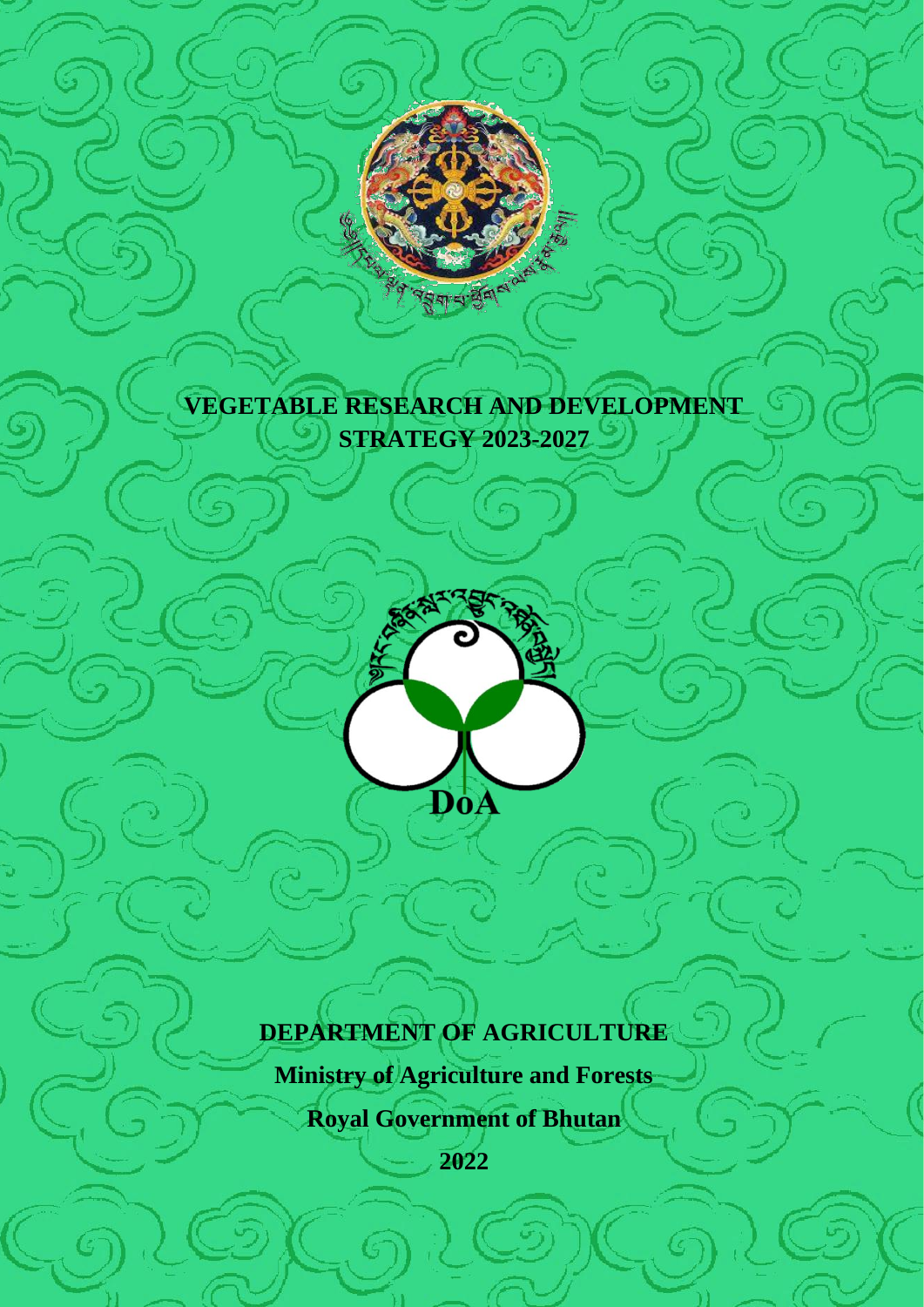# **STRATEGY PREPARATION TEAM:**

- 1. Mr.Ganesh Bahadur Chhetri, Advisor (Former), Department of Agriculture, MoAF.
- 2. Mr.Kinley Tshering, Vegetable Focal (Former), Agriculture Production Division, Department of Agriculture, MoAF.
- 3. Ms.Laxmi Thapa, Dy. Chief Research Officer (National Vegetable Commodity Coordinator), National Centre of Organic Agriculture, Yusipang, Department of Agriculture, MoAF.
- 4. Ms.Tashi Gyalmo, Horticulture Officer (Vegetable), National Centre for Organic Agriculture, Yusipang, Department of Agriculture, MoAF.
- 5. Mr.Tshering Tobgay, Dy. Chief Agriculture Officer, Agriculture Research and Extension Division, Department of Agriculture, MoAF.
- 6. Ms.Pema Yuden, Program Officer, National Centre for Organic Agriculture, Yusipang, Department of Agriculture, MoAF.
- 7. Mr.Tirtha Bdr. Katwal, Program Director, National Centre for Organic Agriculture, Yusipang, Department of Agriculture, MoAF.

# **COORDINATION:**

- 1. Ms.Laxmi Thapa, Dy. Chief Research Officer (National Vegetable Commodity Coordinator), National Centre of Organic Agriculture, Yusipang, Department of Agriculture, MoAF.
- 2. Ms.Pema Yuden, Program Officer, National Centre for Organic Agriculture, Yusipang, Department of Agriculture, MoAF.

# **DESIGN AND LAYOUT:**

- 1. Ms.Laxmi Thapa, Dy Chief Research Officer, NCOA, Yusipang
- 2. Mr.Tshering Wangchuk, Research, and Communication Officer, NCOA, Yusipang

Copyright © Department of Agriculture

# **Published by:**

Department of Agriculture,

Ministry of Agriculture and Forests, Thimphu, Bhutan.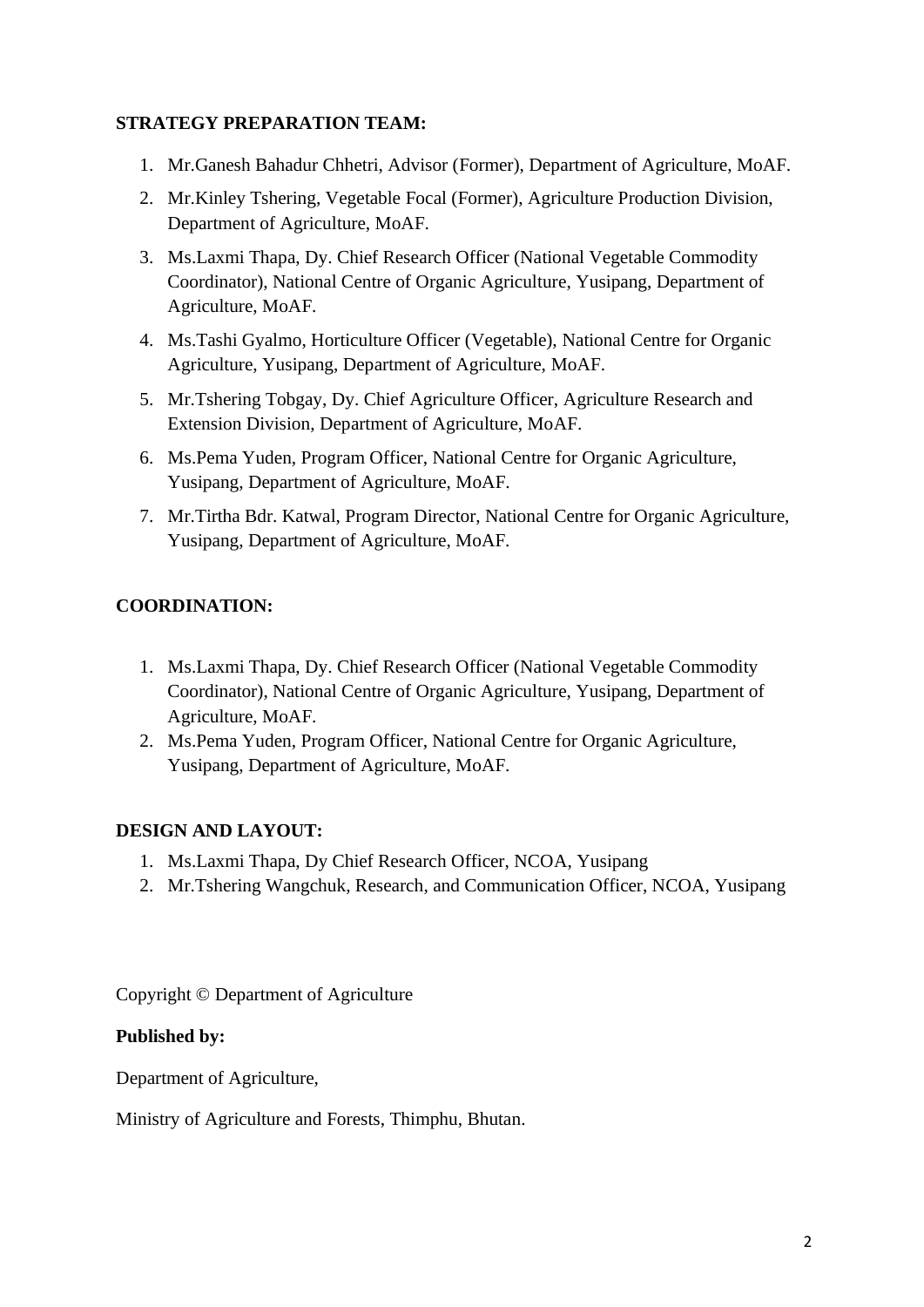#### **FOREWORD**

Over the past few years, nutrition and food safety have gained importance and visibility on the international development agendas in part through the efforts of the global panel on agriculture and food systems for nutrition. The year 2016 marked the beginning of the decade of action on nutrition. Sustainable Development Goal 2 (SDG 2) of the 2030 agenda for sustainable development recognizes agriculture and food systems as major contributors to food security and nutrition.

In Bhutan, agriculture, to a certain extent, is the mainstay of livelihood and economy and will continue to play a central role for years to come. Horticulture is one of the most important subsectors providing greater prospects to realize the vision and goals of the Ministry. Therefore, the Department of Agriculture continues to accord high priority to vegetable research and production. However, the research and development on vegetables continue to face several constraints and challenges, not least due to the complex production systems, diversity of crops, and marketing approaches. A lack of a proper research strategy and planning further adds to the loss of focus on high-impactful development activities and subsequently the achievement of the long-term visions and goals. With the objective to (i) contribute towards realizing the Ministry's long-term vision of National Food and Nutrition Security and (ii) achieve the goal of vegetable adequacy, accessibility, and affordability, the Department of Agriculture has developed this five-year Vegetable Research and Development Strategy 2023 - 2027.

The strategy, amongst others, strives to identify appropriate research needs, formulate a structured implementation mechanism and provide a platform for stronger collaboration and systematic implementation amongst the vegetable researchers and collaborating agencies. The strategy is a result of rigorous consultations with all the vegetable researchers of the ARDCs and the NCOA. With the adoption of the strategy, the researchers commit to implementing and realizing its objectives to help further sustain research for development.

fgrantshe.

Mr. Yonten Gyamtsho **DIRECTOR**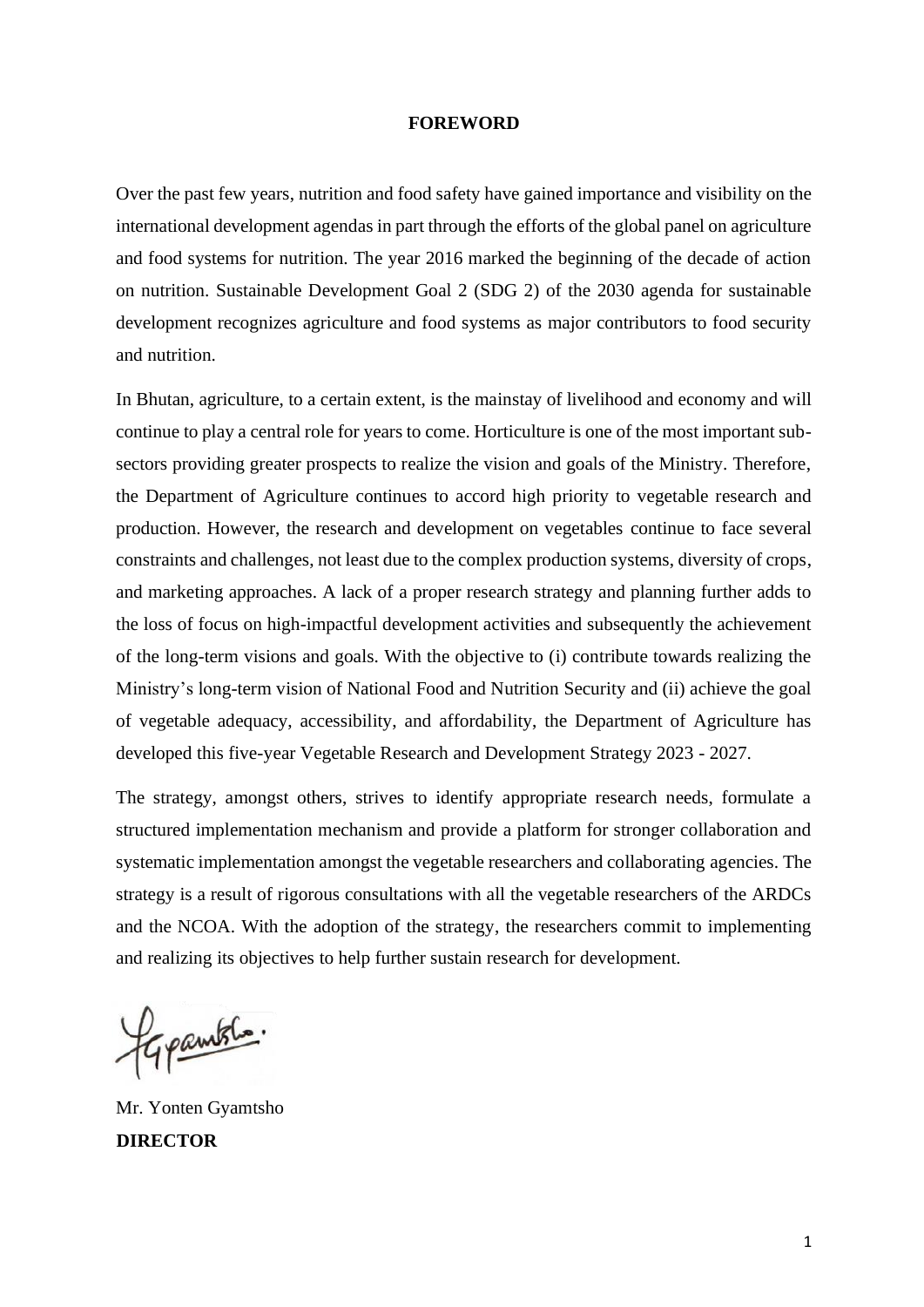# **ABBREVIATION & ACRONYMS**

| Ac           |                | Acres                                                |
|--------------|----------------|------------------------------------------------------|
| <b>APD</b>   |                | <b>Agriculture Production Division</b>               |
| <b>ARDC</b>  |                | <b>Agriculture Research and Development Centre</b>   |
| <b>ARED</b>  |                | <b>Agriculture Research and Extension Division</b>   |
| <b>AVDRC</b> |                | Asian Vegetable Development Research Centre          |
| <b>DAMC</b>  |                | Department of Agriculture and Marketing Cooperatives |
| DoA          |                | Department of Agriculture                            |
| <b>FYP</b>   |                | <b>Five Year Plan</b>                                |
| <b>GNH</b>   |                | <b>Gross National Happiness</b>                      |
| <b>ICAR</b>  |                | <b>Indian Council of Agriculture Research</b>        |
| <b>IIVR</b>  |                | Indian Institution of Vegetable Research             |
| Kgs          |                | Kilograms                                            |
| <b>MoAF</b>  | $\ddot{\cdot}$ | Ministry of Agriculture and Forests                  |
| MT           |                | Metric tones                                         |
| <b>NBC</b>   |                | <b>National Bio-diversity Centre</b>                 |
| <b>NCOA</b>  |                | National Centre for Organic Agriculture              |
| <b>NSB</b>   |                | <b>National Statistics Bureau</b>                    |
| <b>NSC</b>   |                | <b>National Seed Centre</b>                          |
| <b>SAARC</b> | $\ddot{\cdot}$ | South Asian Association Regional Cooperation         |
| <b>SAC</b>   |                | <b>SAARC</b> Agriculture Centre                      |
| <b>WVC</b>   |                | <b>World Vegetable Centre</b>                        |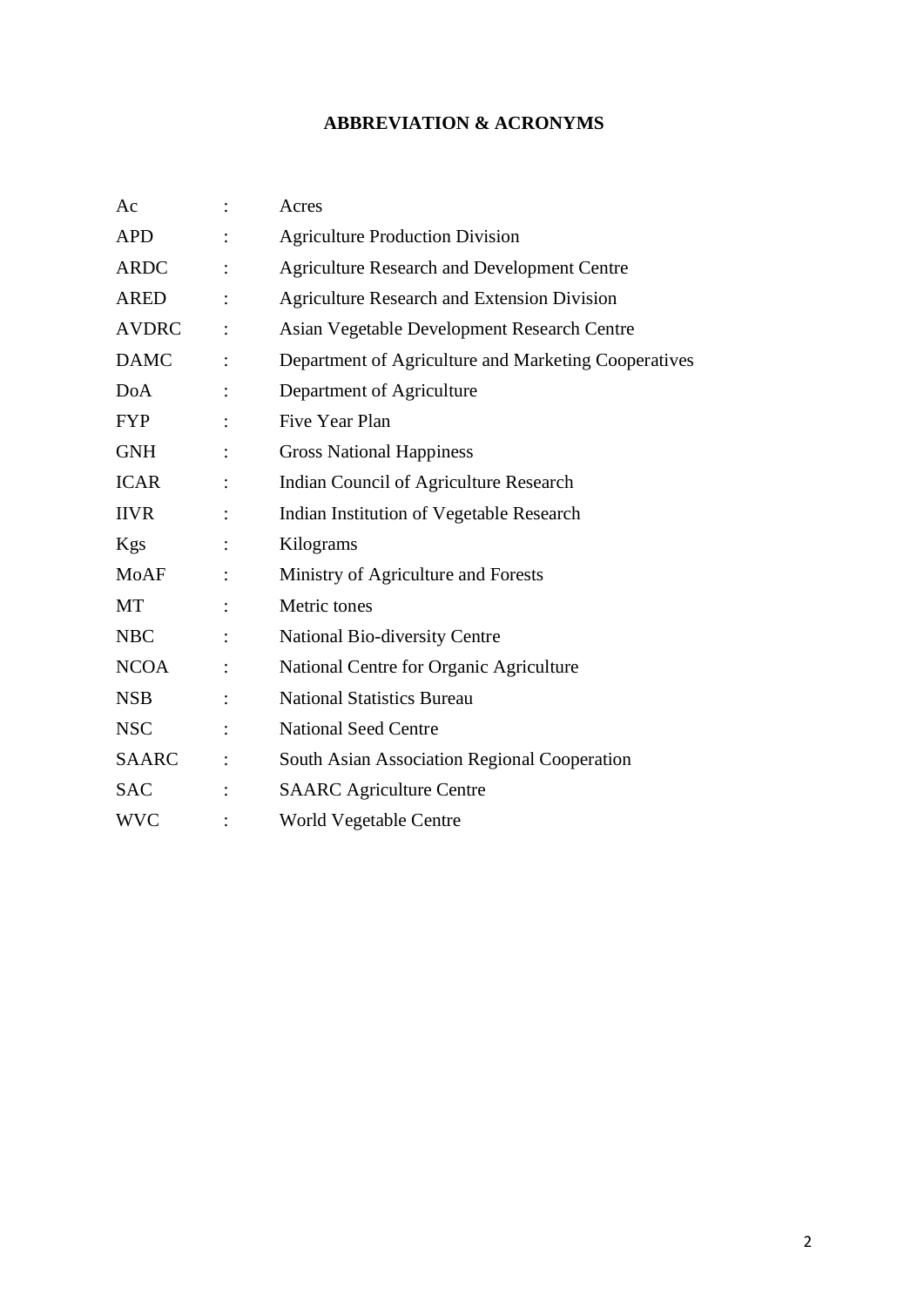# **1. Table of Contents**

| 1. |        |  |                                                                           |  |
|----|--------|--|---------------------------------------------------------------------------|--|
| 2. |        |  |                                                                           |  |
|    | 2.1.   |  |                                                                           |  |
|    | 2.2.   |  |                                                                           |  |
|    | 2.3.   |  |                                                                           |  |
|    | 2.4.   |  |                                                                           |  |
| 3. |        |  |                                                                           |  |
|    | 3.1.   |  |                                                                           |  |
|    | 3.1.1. |  |                                                                           |  |
|    | 3.1.2. |  |                                                                           |  |
|    | 3.2.   |  |                                                                           |  |
|    | 3.2.1. |  |                                                                           |  |
|    | 3.2.2. |  |                                                                           |  |
|    | 3.3.   |  |                                                                           |  |
|    | 3.3.1. |  |                                                                           |  |
|    | 3.3.2. |  |                                                                           |  |
|    | 3.4.   |  |                                                                           |  |
|    | 3.4.1. |  |                                                                           |  |
|    | 3.4.2. |  | Improved nursery raising techniques and management of prioritized crops19 |  |
|    | 3.4.3. |  | Management of crops under protected cultivation at different altitude 19  |  |
|    | 3.4.4. |  |                                                                           |  |
|    | 3.4.5. |  |                                                                           |  |
|    | 3.4.6. |  |                                                                           |  |
|    | 3.4.7. |  |                                                                           |  |
|    | 3.5.   |  |                                                                           |  |
|    | 3.5.1. |  |                                                                           |  |
|    | 3.7.   |  | Realignment and coordination of vegetable research and development22      |  |
|    | 3.7.1. |  |                                                                           |  |
|    | 3.7.2. |  |                                                                           |  |
|    | 3.7.3. |  |                                                                           |  |
|    | 3.8.   |  |                                                                           |  |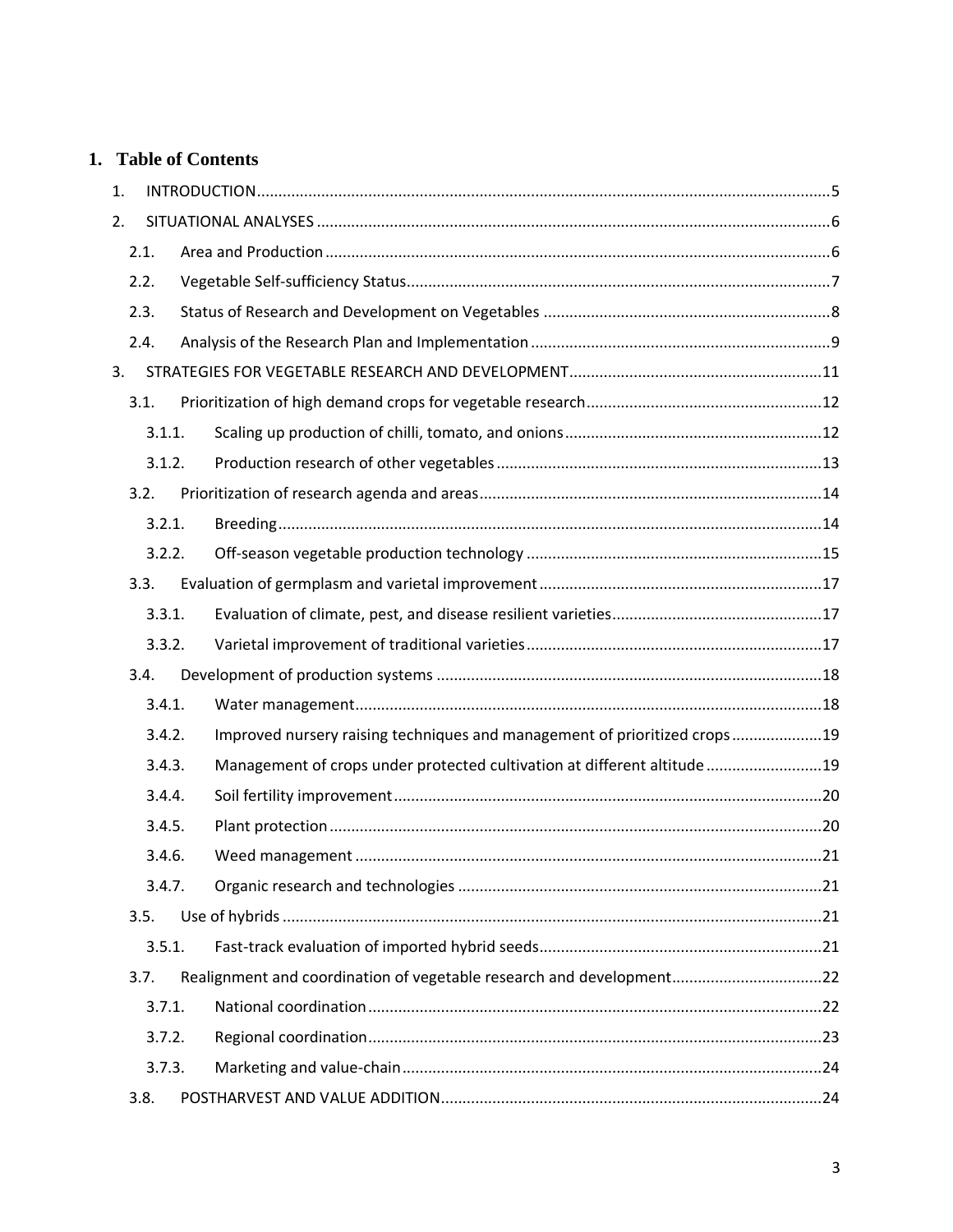| 3.9.1. |  |
|--------|--|
|        |  |
|        |  |
|        |  |
|        |  |
|        |  |
|        |  |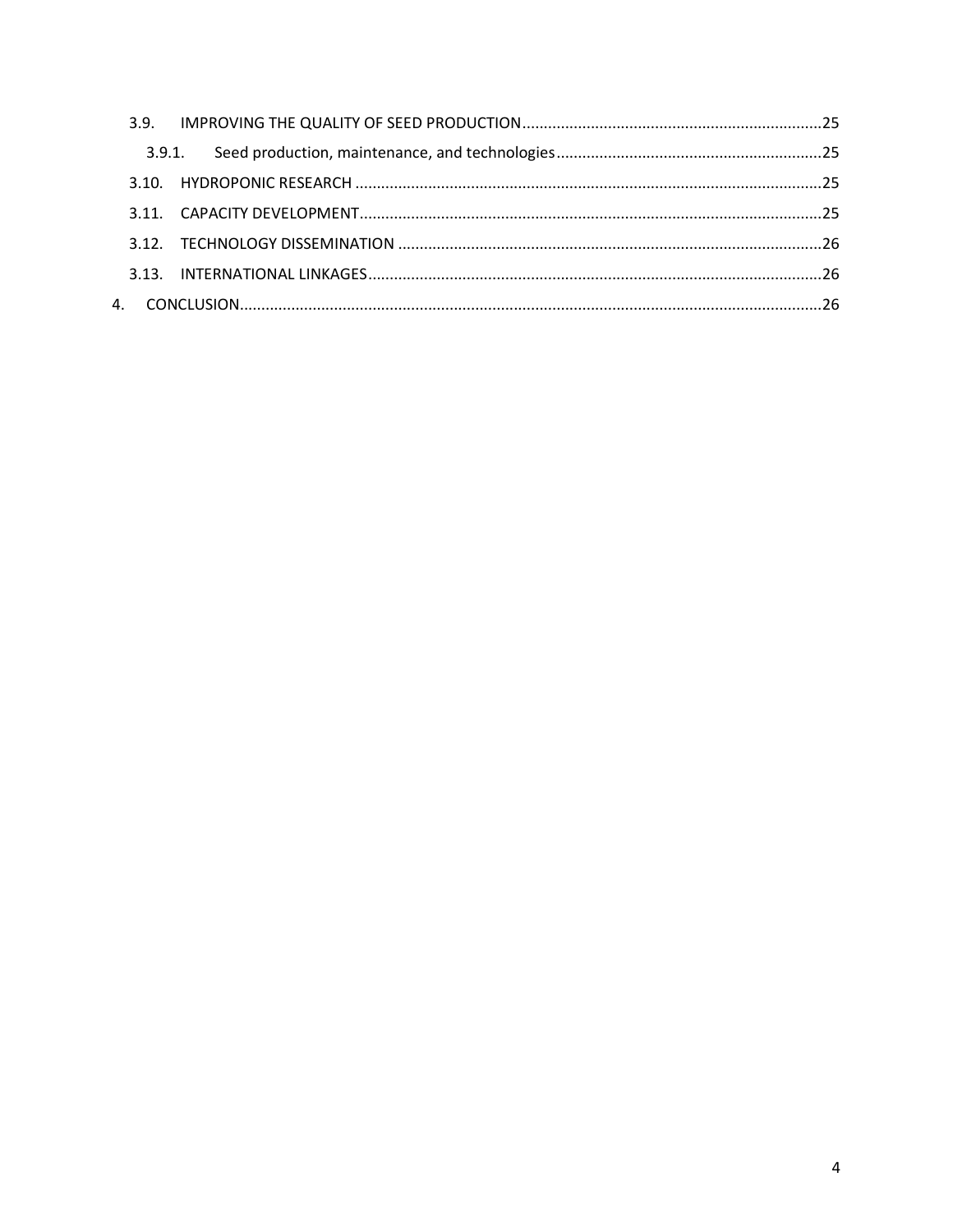### <span id="page-6-0"></span>**1. INTRODUCTION**

The long-term vision of the Ministry of Agriculture and Forests (MoAF) is to ensure that "all people living in Bhutan at all times have physical, economic and social access to safe and adequate nutritious food for a healthy and active life contributing to the realization of Gross National Happiness" (Food and Nutrition Security Policy of the Kingdom of Bhutan, 2014). Vision 2020 envisaged that while the country's economic future will be rooted in and driven by hydropowerbased investments, the economy must be well-balanced and sufficiently diversified by thriving horticulture and organic-based high-value agricultural sector. The focus of the MoAF is to achieve food self-sufficiency and nutrition security. Among the agriculture sub-sectors, horticulture is one of the most important sub-sectors providing greater prospects to realize the vision and goals of the Ministry. Vegetables contribute and play a major role in increasing the household income, improving the nutritional standards, and employing many Bhutanese farmers, particularly women and youth, promoting their participation in the economy and society. The Ministry, therefore, has been prioritizing the vegetable program to realize the vision of food self-sufficiency/self-reliance. Taking advantage of the diverse agro-climatic conditions, Bhutanese farmers are growing a wide array of vegetables in different parts of the country.

The Government's support towards commercial-scale cultivation of vegetables started in 2012. However, with the rising incomes, population, and urbanization in Bhutan influenced by the everrising COVID-19 pandemic situation the domestic demand for quality and quantity of vegetables have correspondingly increased. Therefore, vegetable production continues to be of priority to the Department of Agriculture. The vegetable program is expected to (i) contribute towards realizing the Ministry's long-term vision of National Food and Nutrition Security and (ii) achieve the goal of food self-sufficiency. Consequently, appropriate approaches to planning, effective strategies, and implementation modalities/arrangements with adequate budgetary support are required.

In general, RNR Research is constraints by frequent organizational review, policy conflict, ad-hoc activities, lack of cascading plans and inadequate objective monitoring and evaluation. Research in Bhutan including vegetables has therefore faced several constraints and challenges over the years.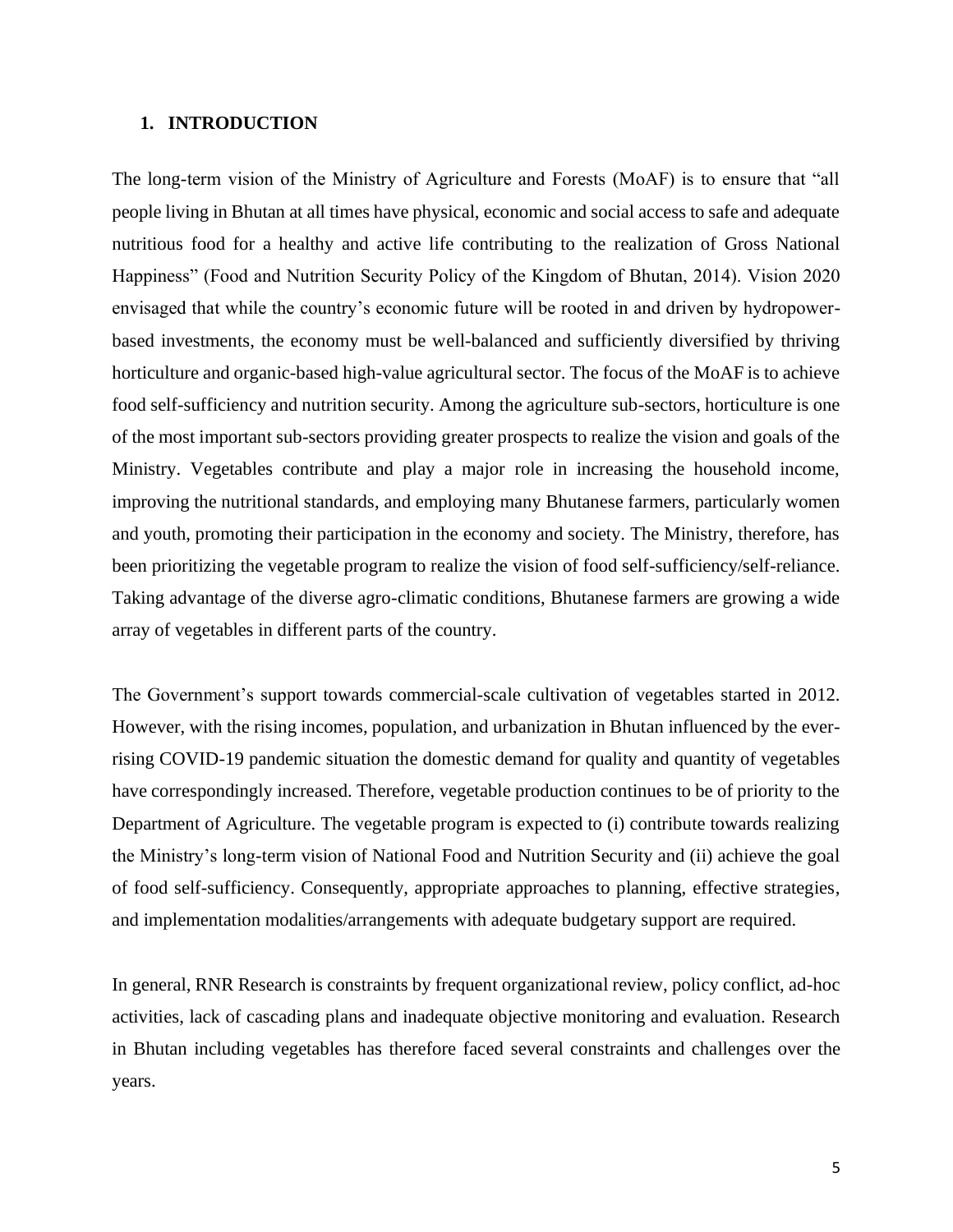The drive on research on vegetables became diluted with the vegetable commercialization theme. Often the emphasis was given to increasing production and meeting the annual production target than on research and technology generation. The import ban on three commodities of vegetables (chilli, beans, and cauliflower) also diverted the focus from research-oriented works to import substitution and meet the demands of the domestic market. Although the research centers across the country continued to conduct various research trials on vegetables, the constant shift in mandate affected the vegetable research program. In view of inadequacy in technological generation and slow technological uptake and to enhance efficiency of agriculture production system, a definitive focus of aggressive innovation through strategic research and dissemination is necessary which will be crucial to achieve the goal of food self-reliance.

#### <span id="page-7-0"></span>**2. SITUATIONAL ANALYSES**

#### <span id="page-7-1"></span>**2.1.Area and Production**

The area under vegetable cultivation was 18,555 acres in 2019 (RSD, 2020). The total annual vegetable production increased from 42,872 Metric Tonnes (MT) in 2012 to 51,830 MT in 2016 and 57,727 MT in 2020. The data from the Statistical Year Book 2020 (www.nsb.gov.bt) shows an increase in vegetable production during 2019-2020 which may be attributed to the consequences of the COVID-19 pandemic. The major vegetables grown in the country are chilli, beans, radish, cabbage, green leaves, cauliflower, turnip, pumpkin, and other gourds. Among the vegetable crops grown by the farmers, chilli is the most important vegetable cultivated in an area of 4,686 acres with a production of 8,522 MT (average of 2014 - 2016) followed by beans and radish. The national average yield of chilli is 1.8 MT/acre (average of 2014 - 2016). Despite the expansion of vegetable production in the country, the import of vegetables has not decreased. Roughly, 13,963 MT of vegetables is imported annually (average of 5 years 2012 - 2016). Onion (3,312 MT), tomatoes (2,666 MT), leguminous vegetables (2,076 MT), chilies (1,612 MT), cabbage (1,481 MT), and cauliflower (1,071 MT) are imported in larger volumes, which is mainly due to the limited production in the country. Bhutan imported 3,308.13MT of onions and 2,590MT of tomato in 2019. In total Nu. 0.234 billion worth of vegetables were imported (BTS 2018).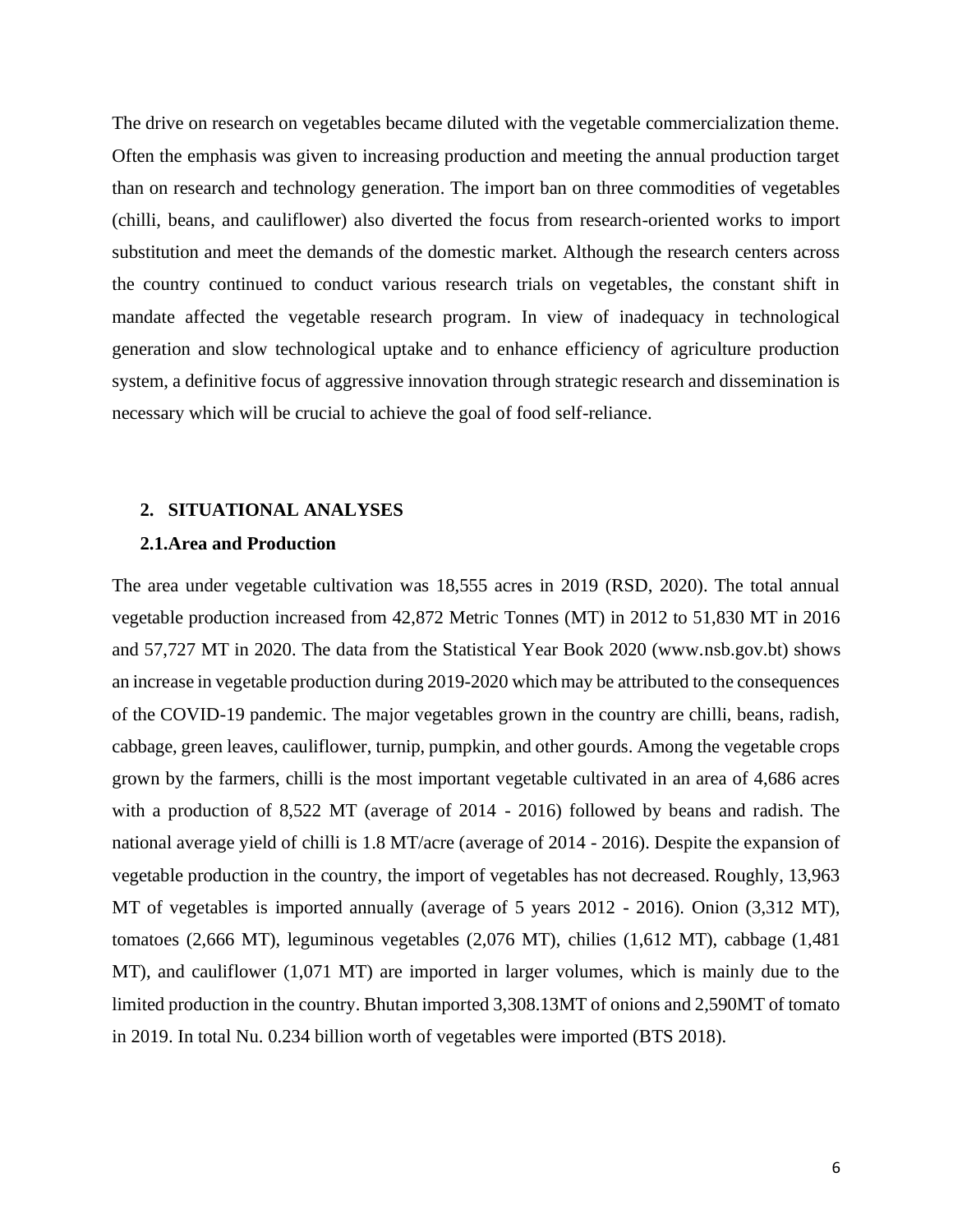In terms of export, there has been a gradual increase. Between 2012 - 2016, 2,241 MT of vegetables worth Nu 37.75 million were exported in 2012 which increased to 8,242 MT worth Nu.189.65 million in 2016. The export volume, however, decreased to 5,091.66MT in 2019 and 3,160.92MT in 2020 mainly due to COVID-19 situation. The major vegetables exported are cabbages, carrots, radish, and peas and are mostly exported to India and some to Bangladesh. The need to increase vegetable production for both export and domestic market and reduce import dependency is greatly felt.

Based on the per-capita consumption of 200 grams/person/day, the self-sufficiency rate is estimated at 88% in 2020. This is a two percent increase over the 2014-2016 average domestic production, export, and imports of 86%, which in turn is a three percent increase over the 11th FYP baseline of 83%. The key objective of the Department of Agriculture is to achieve 100% vegetable self-sufficiency.

#### <span id="page-8-0"></span>**2.2.Vegetable Self-sufficiency Status**

Bhutan produces most vegetables during the summer-autumn (June – October) period while it largely depends on imports during the winter-spring (November – May) months. A study conducted by the Department indicates the shortages of winter vegetables in the market with acute shortages of tomato, onion, and small green chilli. The Ministry of Agriculture and Forests (MoAF) is focusing on seven southern Dzongkhags for winter vegetable production. Tomato, onion, and chilli are listed as mandatory crops to be grown by all Dzongkhags while other Dzongkhags have to produce identified signatory crops based on the production potential. The Dzongkhags are selected based on the suitable climatic conditions to grow 11 major vegetables: chilli, tomato, onion, beans, cauliflower, brinjal, broccoli, carrot, okra, bitter gourd, and garlic. There is a deficit of 1,124MT of chilli, 92MT of onion, 552MT of tomato, 78MT of okra, and 36 MT of bitter gourd. Additional 1,286 acres of land are needed to bridge the gap.

During the pandemic situation, it was found that : (i) production dominated by potato, cabbage, chilli, carrot & beans; (ii) there were critical shortages of onions and tomatoes; (iii) expected farm gate price was very high; (iv) presence of poor sorting; rudimentary packaging with higher postharvest losses, poor traceability due to no tagging of the vegetables and producers; (vi) faced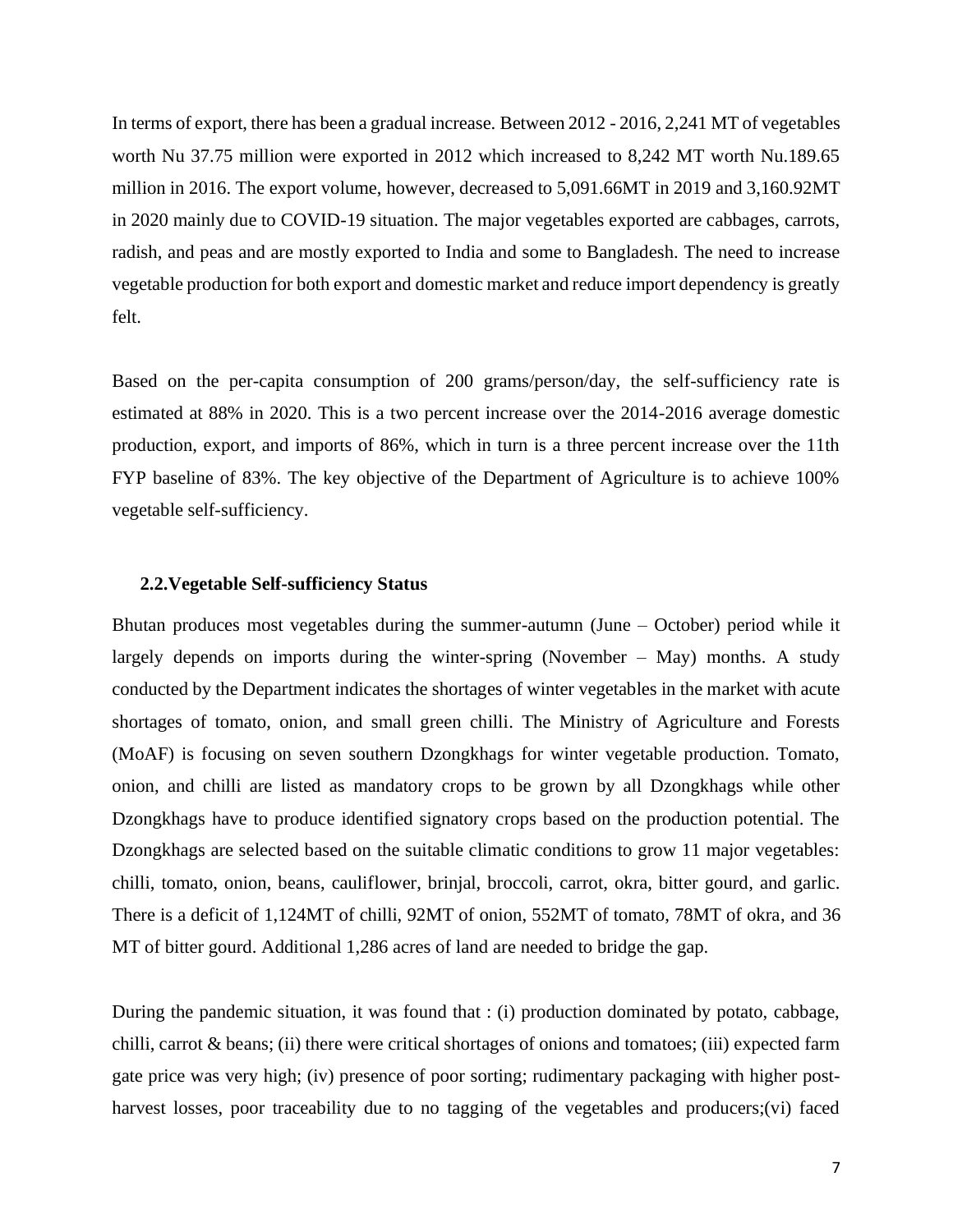challenges in swift aggregation and supply to the consumers; (vii) improper transportation (all mixed, overloaded) with post-harvest losses; (viii) consumers were seeking more diverse vegetables - small chilli, okra, gourds and (ix) there were huge losses of highly perishable items and lack of cool facility and rough handling. Bhutan still faces shortages of vegetables as vegetable production and demand remain out of sync.

#### <span id="page-9-0"></span>**2.3.Status of Research and Development on Vegetables**

There are four Agriculture Research and Development Centers (ARDCs) in the country. These are strategically located covering suitable agro-ecological zones and catering to the research and development needs on vegetables for the people living in these different zones. The ARDCs have conducted various trials and studies on vegetable research over the past couple of years. So far 84 vegetable varieties have been released for general cultivation during the past five year plans. Though the main thrust of research so far has not progressed from the simple adaptability trials, the research on vegetables is gradually gaining momentum. Some of the notable research studies being conducted so far include the study on the climatic suitability of major horticultural crops including chilli and tomatoes.

The change in the global scenario has also impacted the research system in the country. The move is on from performance evaluation trials to synthesizing the potentials of climate-smart agriculture, as evident from the research works on heat and cold tolerant varieties of vegetables.

A glimpse of the various research activities in the four research centers during the  $12<sup>th</sup> FYP$  is presented below:

• **The main thrust on vegetable research and development of ARDC-Bajo included**: the release of off-season vegetable varieties, promotion of protected vegetable cultivation, evaluation of high-yielding varieties, the release of vegetable varieties, promotion of commercial vegetable production, evaluation of high-nutrient content vegetable varieties, and release of stress-tolerant varieties.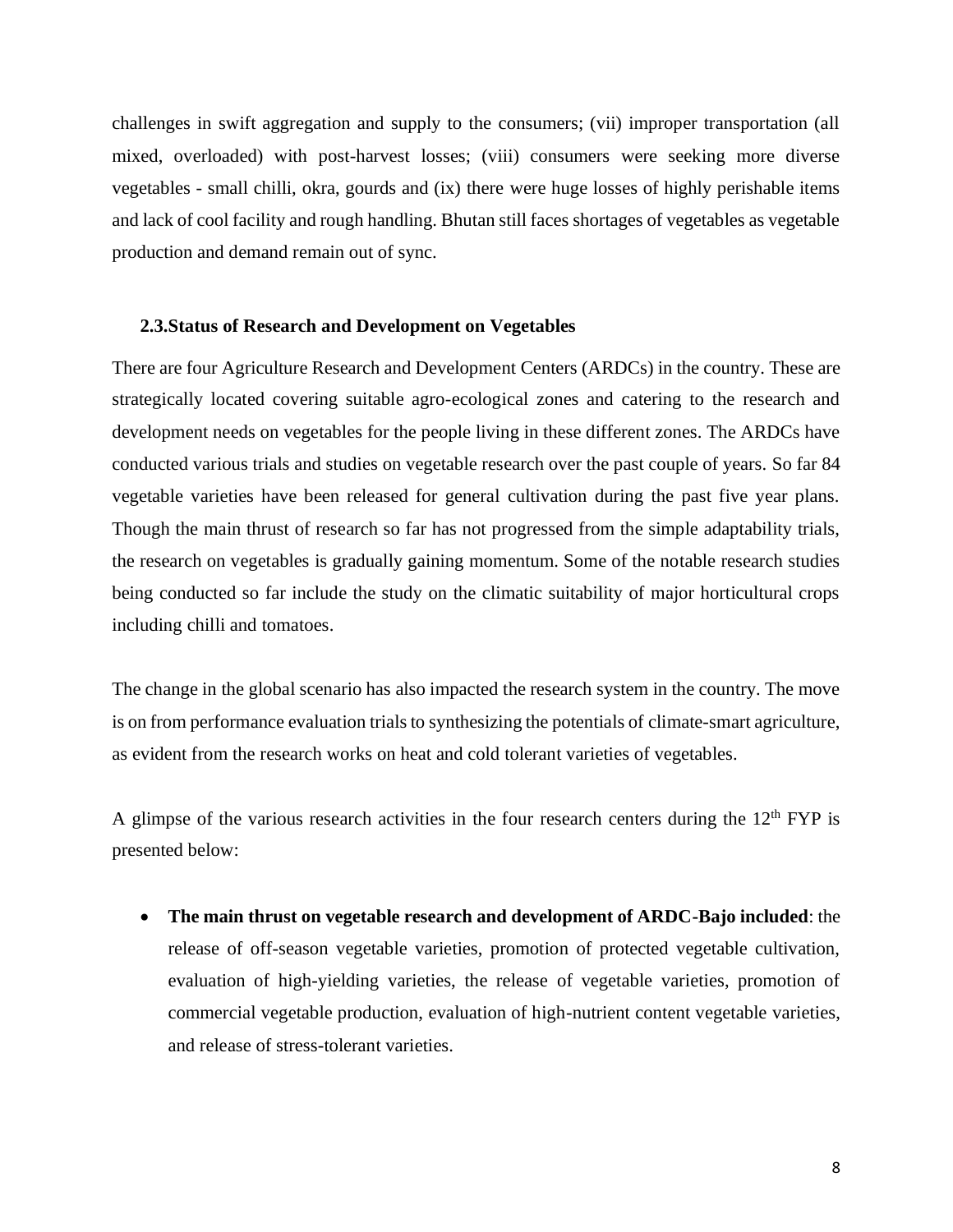- **ARDC-Samtenling conducted:** promotion of protected cultivation of vegetables, the release of vegetable varieties, organic pest and diseases management in vegetables, initiation of breeding trial for vegetables, development of commercial production sites, evaluation, characterization, and screening group of local vegetable types and promotion of kitchen garden technologies.
- **ARDC-Wengkhar has planned the maximum activities that include**: generation of staggered vegetable production technology, promotion of protected vegetable production, the release of new varieties of vegetables and initiate a breeding program for vegetables, an extension of support to the vegetable seed growers in the region development of commercial production sites for vegetables, the establishment of protected cultivation for vegetable production, evaluation and maintenance of vegetable germplasm, study on the local vegetable diversity, demonstration through vegetable germplasm, the release of heattolerant vegetable varieties and promote micro-irrigation schemes for vegetables.
- **NCOA-Yusipang has included nine major activities for 12th FY that includes**: evaluation of off-season vegetable production, evaluation of vegetable varieties and release high-yielding vegetable varieties, the release of climate-resilient vegetable varieties, promotion of protected cultivation for vegetables, promotion of commercial vegetable production., promotion of winter vegetable production, production of basic seeds, collection and evaluation of indigenous vegetable varieties and studying climate-resilient vegetable management technology.

### <span id="page-10-0"></span>**2.4.Analysis of the Research Plan and Implementation**

- The drive on vegetable research is diluted and lacks methodical arrangements of focused and need-based research.
- Target setting for commercial production in the research programs leading to loss of research focuses on technology generation.
- The main thrust of research so far has not progressed from the simpler adaptability trials.
- Basic research such as breeding is still dormant.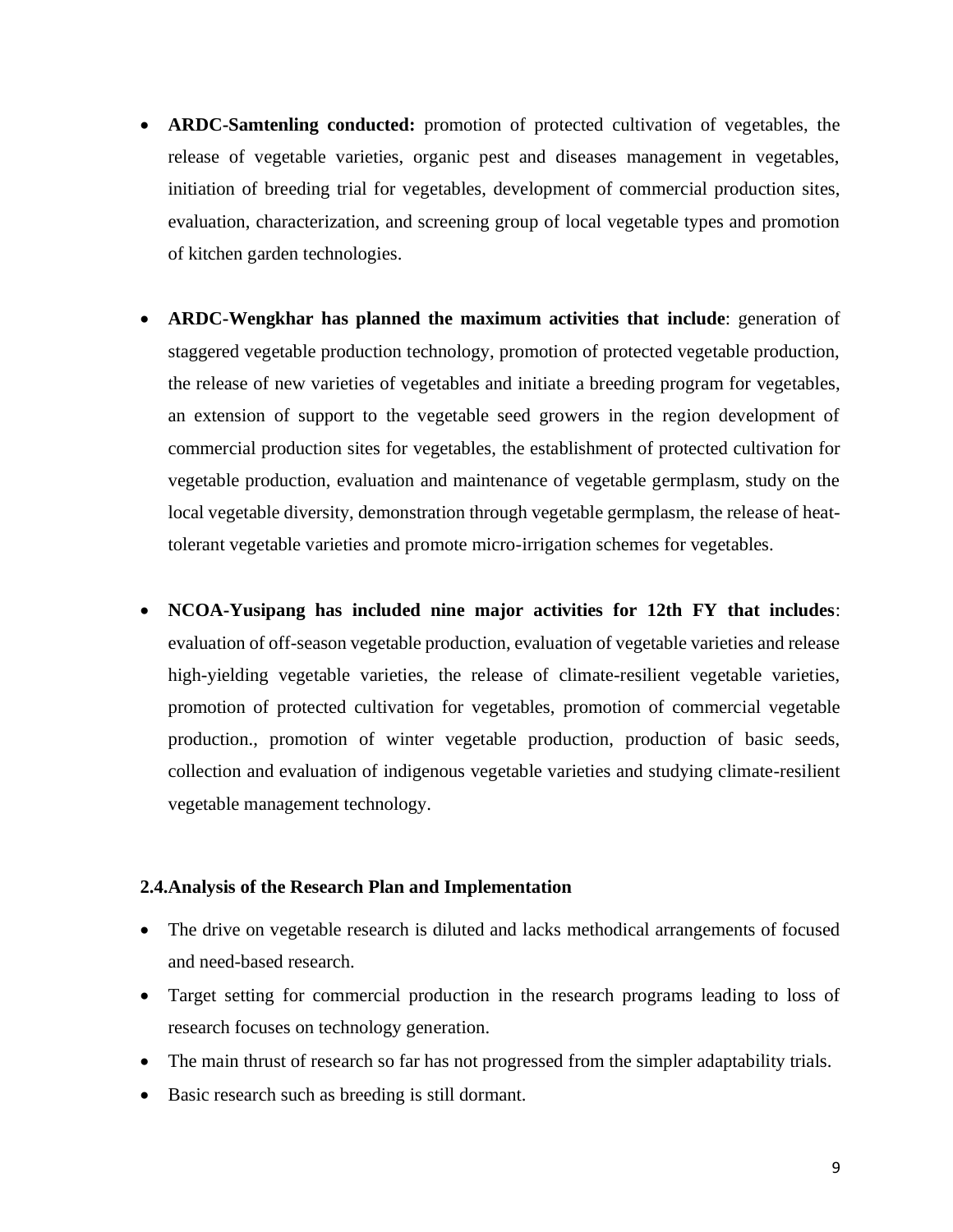- Few production technology generation activities have taken up (mostly in the form of variety release and adaptation).
- Well planned, consolidated, and coordinated statistically designed trials are limited.
- Seed production and maintenance systems are limited.
- The term vegetables encompassed many crops (16 species of vegetables are listed as important). Currently, there is one Coordinator for this vast range of crops and crop-related works which has led to various issues
- Poor adoption of technology and poor technology dissemination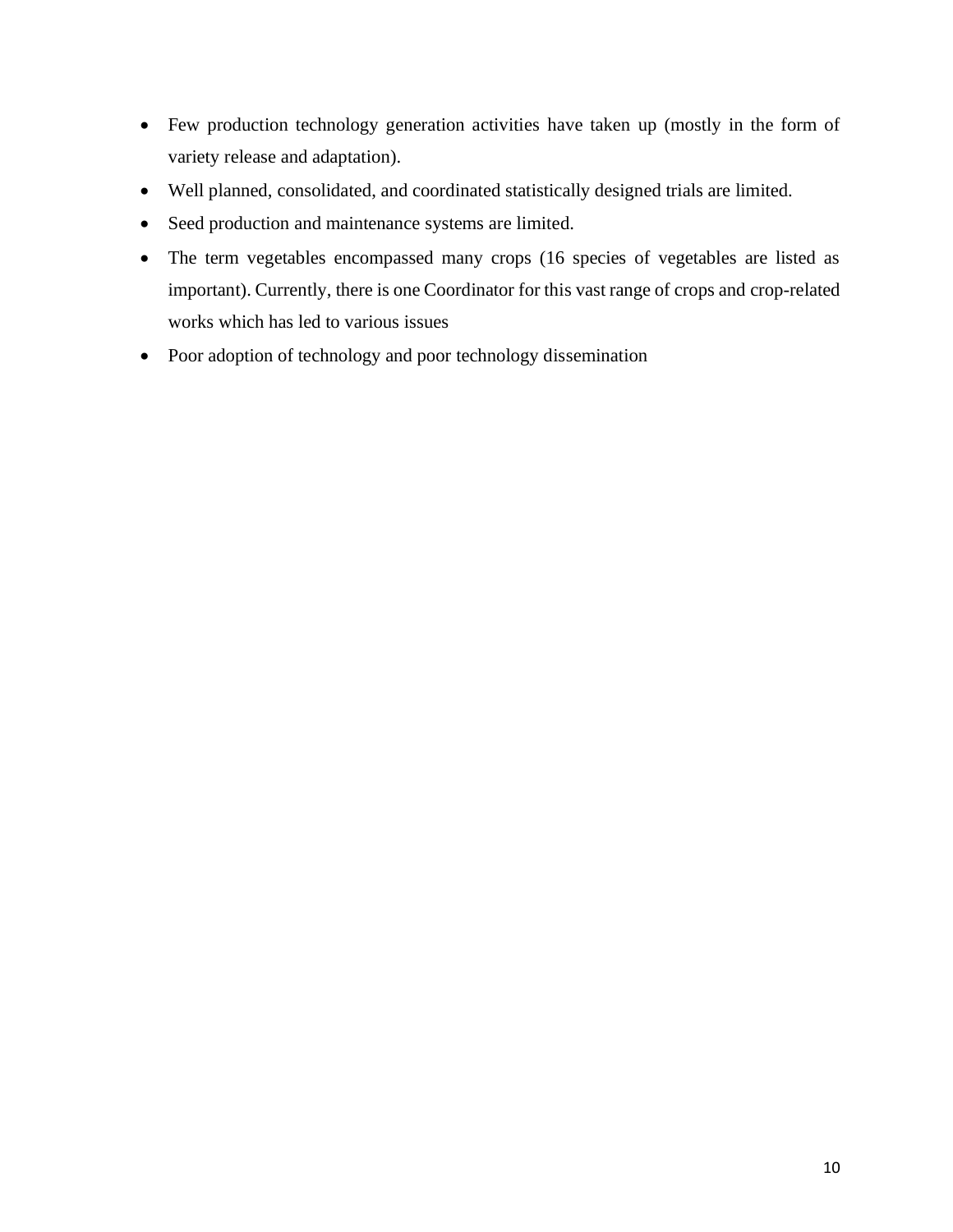### <span id="page-12-0"></span>**3. STRATEGIES FOR VEGETABLE RESEARCH AND DEVELOPMENT**

In obeisance to (1) the long-term vision of the MoAF which is to ensure that "all people living in Bhutan at all times have physical, economic and social access to safe and adequate nutritious food for a healthy and active life contributing to the realization of Gross National Happiness" and (2) the key objective of the DoA to achieve 100% vegetable self-sufficiency, the need for a clear strategy to contribute to the realization of the vision and objective of adequacy, accessibility and affordability have been greatly felt. In view of the slow technological uptake and inadequacy of technological innovation to enhance efficiency of agriculture production system in general, a definitive focus of aggressive innovation through research and dissemination is crucial. The strategy for vegetable research and development aims to generate appropriate knowledge, information, and technologies that address emerging challenges in vegetable production for selfsufficiency, nutrition security, rural income, and economy.

#### **The specific objectives of the strategy are:**

- 1 Streamline and strengthen the current research and development strategy on vegetable research and development.
- 2 Strengthen and fast track generation of technology, knowledge, and information for current needs and issues.
- 3 Provide a basis for the formulation of the research agenda and onwards planning that addresses emerging needs.
- 4 Promote and strengthen vegetable research collaboration with Research Centers, other relevant agencies, and outside Bhutan.
- 5 Ensure the research programs are demand-driven and responsive to emerging needs and challenges.
- 6 Ensure appropriate and timely information and technology dissemination.

# **The following interrelated strategies on vegetable research and development shall be adopted:**

- Prioritization of high-demand crops for vegetable research.
- Prioritization of research agenda and areas.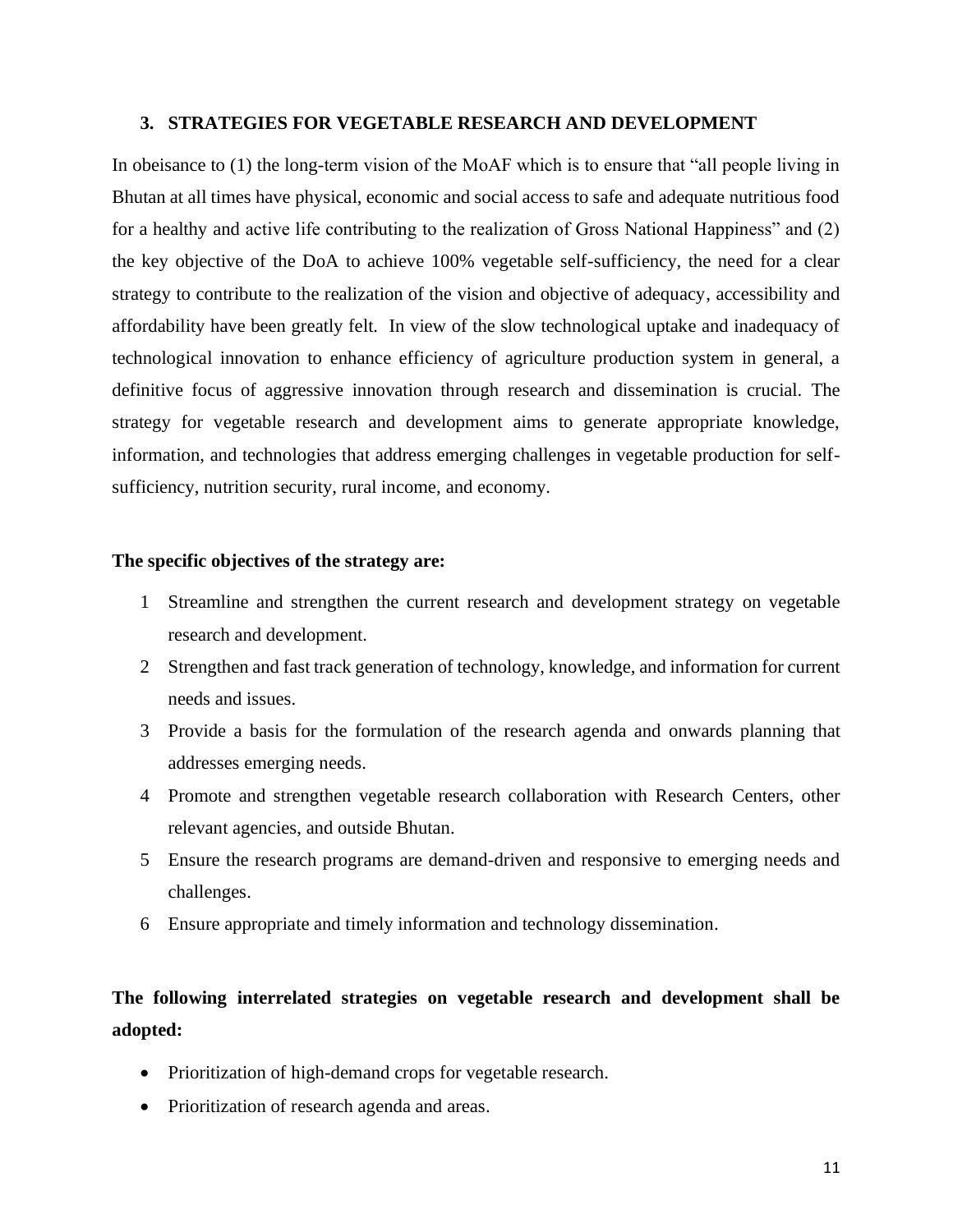- Undertake to breed
- Development of off-season vegetable production technologies.
- Evaluation of germplasm and varietal improvement
- Development of production systems and crops that provide resilience to changing climate and economic conditions.
- Undertake organic research and technologies.
- Expedite consolidated technology dissemination.
- Develop and apply information technology (IT/digitization) of vegetable research and development.
- Undertake realignment and coordination.

# <span id="page-13-0"></span>**3.1.Prioritization of high demand crops for vegetable research**

# <span id="page-13-1"></span>**3.1.1. Scaling up production of chilli, tomato, and onions**

Very high year-round demand for chilli, tomato, and onions is established. Corresponding deficits of 1,124MT of chilli, 552MT of tomato, and 92MT of onion, which until recently were met through imports, are also established.

The MoAF, in cognizance of the above demand and supply situation, and to ensure adequacy, accessibility, and affordability, has accorded high priority to the production of chilli, tomatoes, and onions. The scaling up of the production shall be accompanied by year-round vegetable production technology generation, climate-smart and tested production technologies, and crop varieties.

Therefore, the four ARDCs shall:

- i. Conduct research and generate off-season production technology for year-round vegetable supply, climate-smart production technologies,
- ii. Carry out varietal improvement,
- iii. Collaborate with the relevant departments to address each stage in the value chain, and
- iv. Package the technologies and in collaboration with the extension carry out rigorous dissemination to the farmers.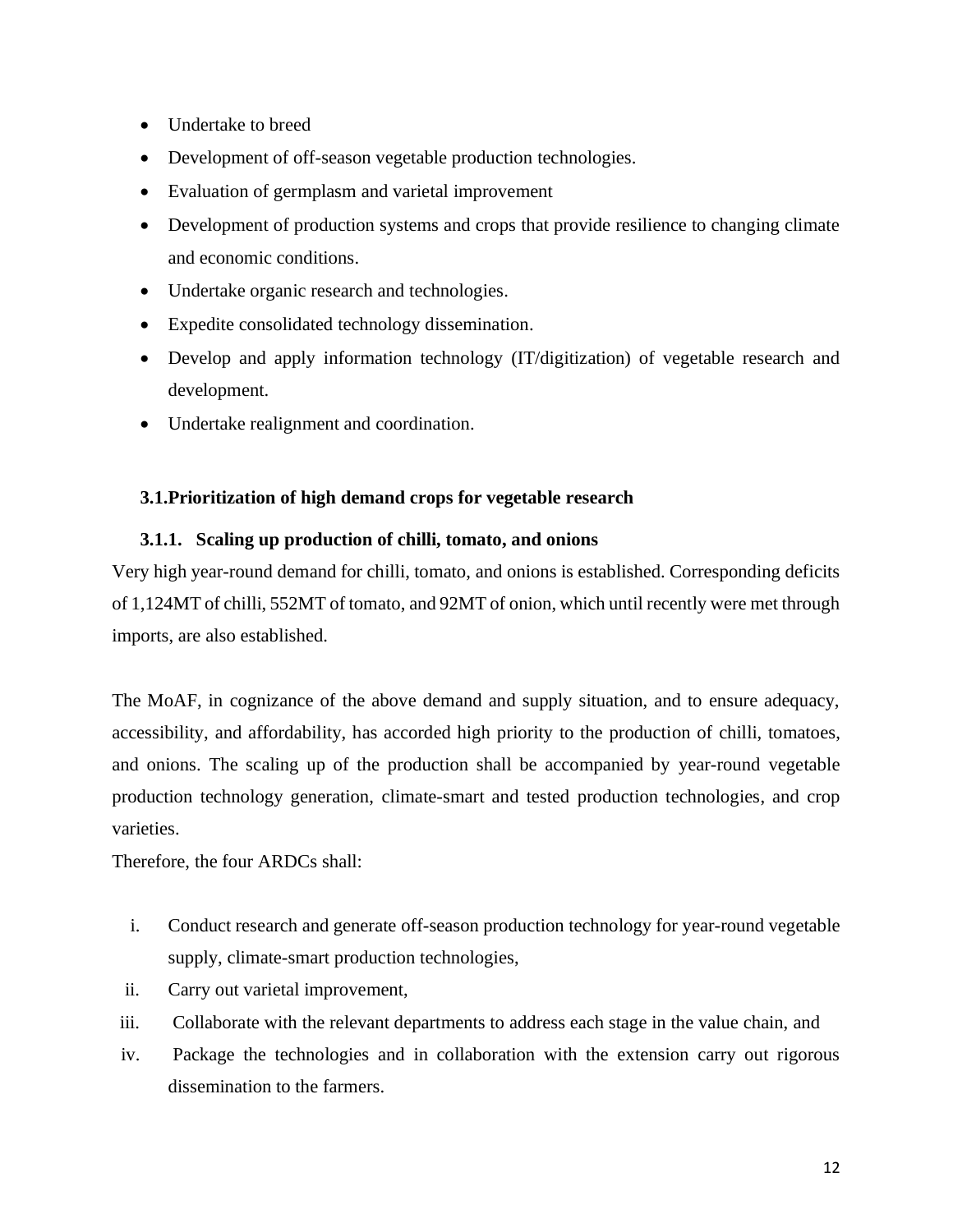## <span id="page-14-0"></span>**3.1.2. Production research of other vegetables**

The MoAF in ensuring that all people living in Bhutan have adequate nutritious food for a healthy and active life has listed 13 vegetables that are important to Bhutan. Production research on the import of banned vegetables such as chilli, cauliflower & beans will be emphasized. The focus will also be given to the export potential of vegetables such as asparagus, cabbage, carrot, and peas.

These 13 important vegetables have been grouped under eight categories, viz: 1) Leafy greens (spinach, lettuce, silverbeet, Mustard Greens, etc.); 2) Crucifers (cabbage, cauliflower, broccoli, brussels sprouts); 3) Cucurbits (pumpkins, cucumber, summer squash, gourds); 4) Roots (radish, carrot, potato, sweet potato, yam); 5) Allium (onion, garlic, shallot, chives); 6) Fruits (tomato, chilli, brinjal, lady's finger); 7) Legumes (peas, beans) and 8) Edible plant stems celery, asparagus).

This grouping has been done to ensure systematic evaluation of the crops and production systems. Each ARDC, in addition to the three national priority crops, shall be mandated to coordinate and lead in conducting Research and Development in two groups of vegetables from the listed groups. ARDC can also conduct research in other vegetable groups with guidance from the lead or coordinating centers (Table 1).

| <b>ARDCs</b>     | <b>Priority crops</b>                            | Assigned other group of vegetables                          |  |  |
|------------------|--------------------------------------------------|-------------------------------------------------------------|--|--|
| <b>ARDC</b> Bajo | Chilli                                           | Brinjal, Lady finger                                        |  |  |
|                  |                                                  | Leguminous (peas, beans).                                   |  |  |
| <b>ARDC</b>      | Winter Chilli                                    | Cucurbits (Gourds-bitter gourd, bottle gourd, wild gourds)  |  |  |
| Samtelling       |                                                  | Pumpkins, Cucumber, Summer Squash, Squash)                  |  |  |
|                  |                                                  | Leafy Greens (spinach, lettuce, silver beet, mustard greens |  |  |
|                  |                                                  | etc                                                         |  |  |
| <b>ARDC</b>      | Onion                                            | Root type (Carrot, Radish, Sweet potato, Yam Tapioca,       |  |  |
| Wengkhar         |                                                  | Beets, Turnip, etc.);                                       |  |  |
|                  | Allium species; (Onion, Garlic, Shallot, Chives) |                                                             |  |  |
| NCOA,            | Tomato                                           | (Cabbage, Cauliflower, Broccoli,<br>Cruciferous<br>group    |  |  |
| Yusipang         |                                                  | Brussels sprouts)                                           |  |  |
|                  | Edible stem plants (celery, asparagus, etc.)     |                                                             |  |  |

**Table 1 Crop prioritization and groups assigned to ARDCs**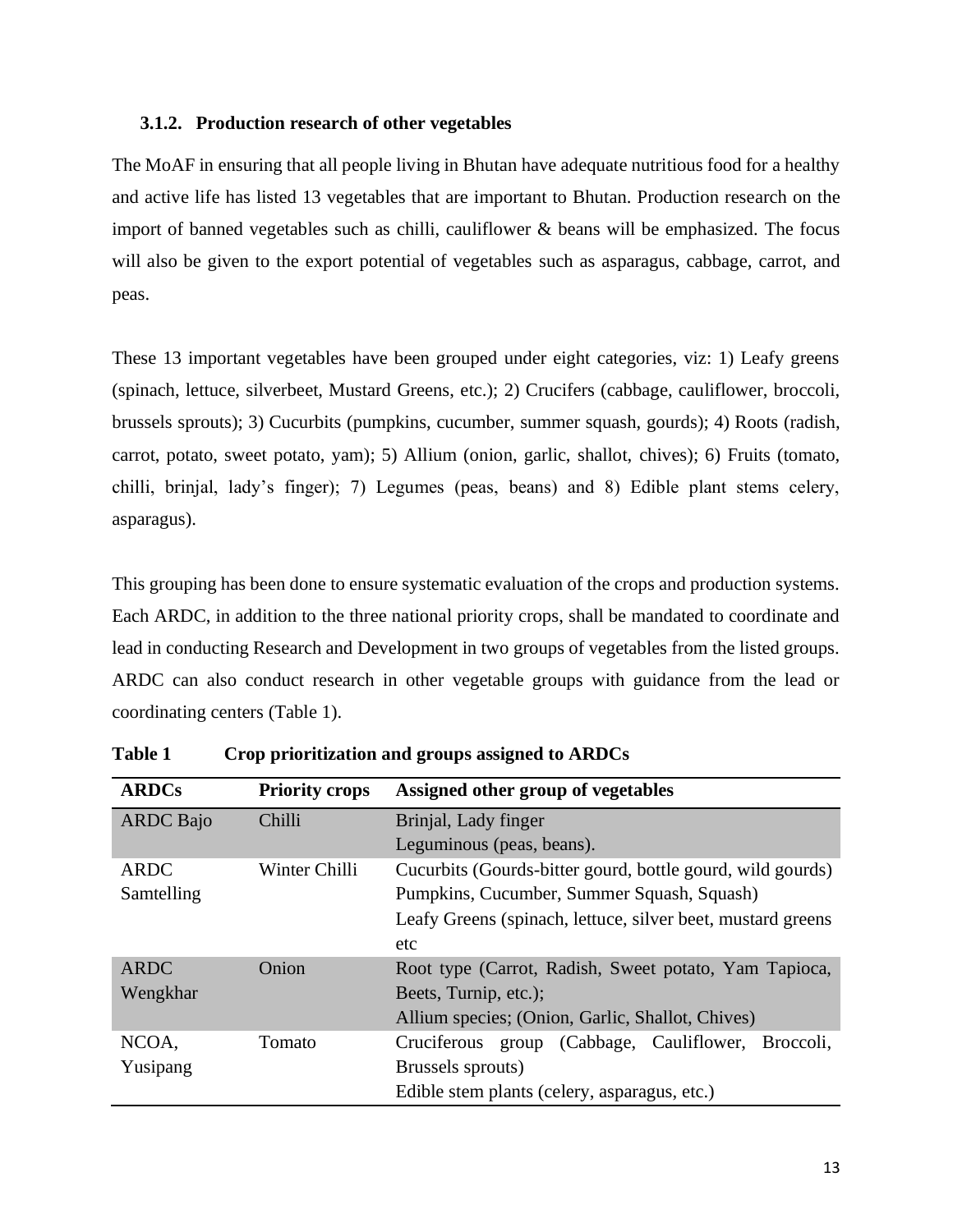## <span id="page-15-0"></span>**3.2.Prioritization of research agenda and areas**

## <span id="page-15-1"></span>**3.2.1. Breeding**

Although vegetable production has increased no deliberate effort of initiating a vegetable breeding program has been developed. Our dependency on the import of hybrids seeds has increased by many folds in recent years. The National Seed Centre imports more than 1,000 kgs of hybrid seed worth Nu.17-20 million annually. Varietal improvement through breeding and selection focusing on higher yields, quality, pests and diseases resistance/tolerance, and environmental stresses shall be initiated at the ARDCS. Given the limitation on technical human capacity and facilities in the country, the breeding program will focus on the mandatory crops comprising tomato, chilli, and onion for five years from 2023 to 2027. Each crop will be led by an ARDC with the suitable climatic condition for the crops.

The ARDCs, by the mandates, shall source parent materials for both local and improved openpollinated materials that have good yield potential and other desirable characteristics. To shorten the long process of breeding, researchers shall take direct crossing and hybridization of pure lines.

Breeding of vegetables carried out in all the Research Centers, to start with tomato and chilli breeding should be initiated.

# • **Sourcing of germplasm shall be made in the following ways:**

NCOA, Yusipang will coordinate the variety development and initiate breeding on tomatoes. Each ARDC shall share existing germplasm and available information on the tomato to NCOA Yusipang.

ARDC Wengkhar will coordinate onion variety development and breeding. ARDC Bajo will coordinate and facilitate a variety of development programs and breeding on chilli. ARDC Samtelling will lead on chilli breeding program for cold and heat, disease, and pest resistance traits.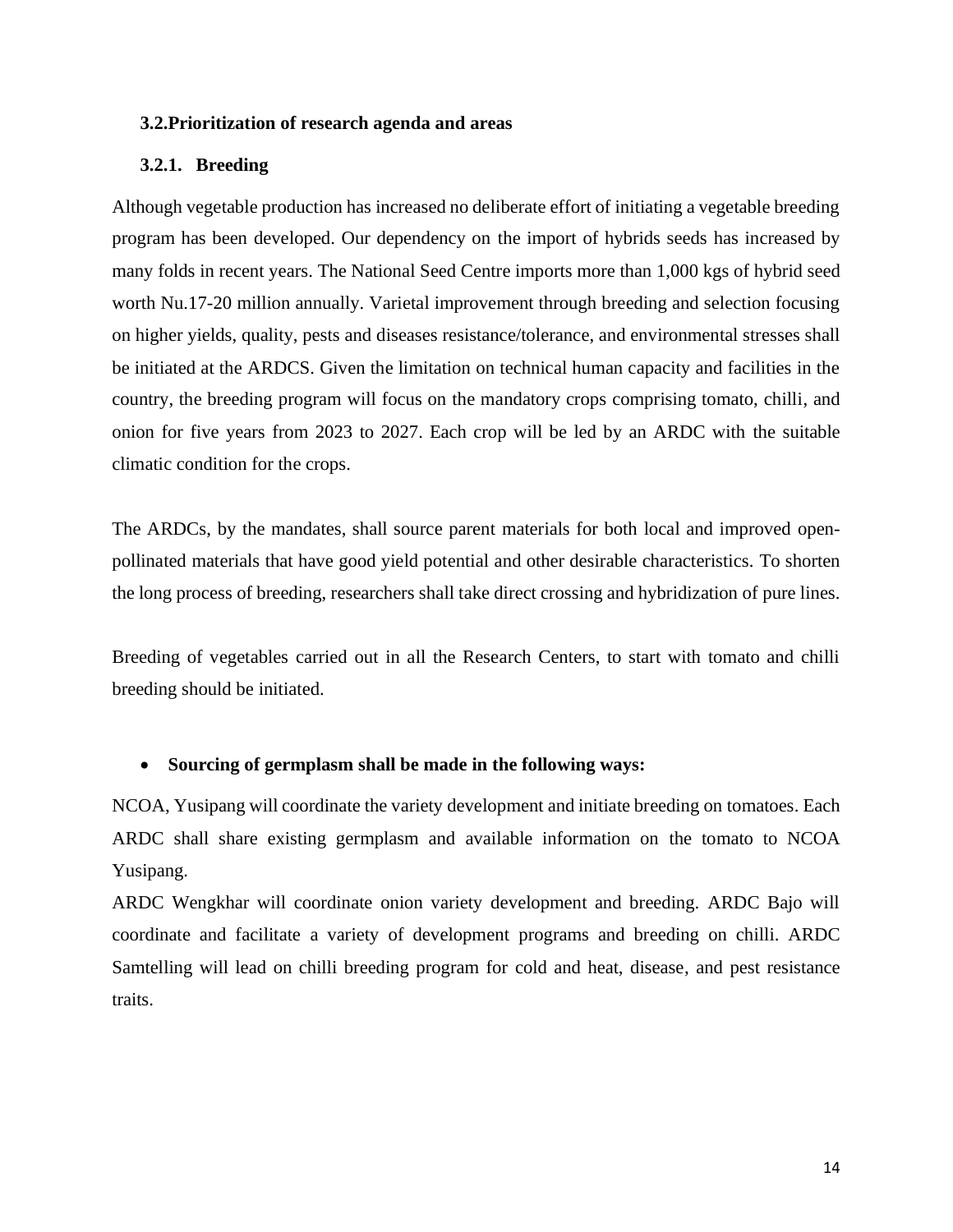| <b>ARDCs</b>      | Major breeding agenda                                                          |  |  |
|-------------------|--------------------------------------------------------------------------------|--|--|
| <b>ARDC</b> Bajo  | Breeding (chilli- <i>capsicum annum</i> ) and variety development              |  |  |
|                   | Maintenance of germplasm and gene poles of mandated crops for future           |  |  |
|                   | breeding programs.                                                             |  |  |
| <b>ARDC</b>       | Breeding heat and cold tolerant, disease resistant (small chilli), and variety |  |  |
| <b>Samtelling</b> | development                                                                    |  |  |
|                   | Climate-resilient technology development                                       |  |  |
|                   | Maintenance of germplasm and gene poles of mandated crops for future           |  |  |
|                   | breeding programs                                                              |  |  |
| <b>ARDC</b>       | Breeding (Onion) and variety development of onions                             |  |  |
| Wengkhar          | Climate resilient technology development                                       |  |  |
|                   | Maintenance of germplasm and gene poles of mandated crops for future           |  |  |
|                   | breeding programs                                                              |  |  |
| NCOA,             | Breeding in Tomato and variety development of tomato                           |  |  |
| Yusipang          | Maintenance of germplasm and gene poles of mandated crops for future           |  |  |
|                   | breeding programs                                                              |  |  |

**Table 1 Breeding responsibility**

# <span id="page-16-0"></span>**3.2.2. Off-season vegetable production technology**

Off-season vegetable cultivation refers to the production of fresh vegetables outside of their typical cropping cycle, i.e., when supply is low, and prices are high. Focusing on off-season production technology shall be a major intervention to promote a year-round vegetable supply. The concept of off-season vegetable growing is new to our farmers and advocacy and training and knowledge dissemination shall be made.

Despite the varying agro-ecological zones and potential, people living in Bhutan at all times do not have adequate access to nutritious vegetables. The off-season production of fresh vegetables is therefore strategic in ensuring that all people living in Bhutan always have access to fresh vegetables.

It is, therefore, paramount to re-imagine the focus on the production of crop varieties and production technologies for (1) winter months such as cold-tolerant varieties, early varieties or late varieties, staggered cultivation, and protected cultivation technologies. (2) heat resistant varieties for summer hot climatic zones. In chilli, simple technology such as the practice to raise nurseries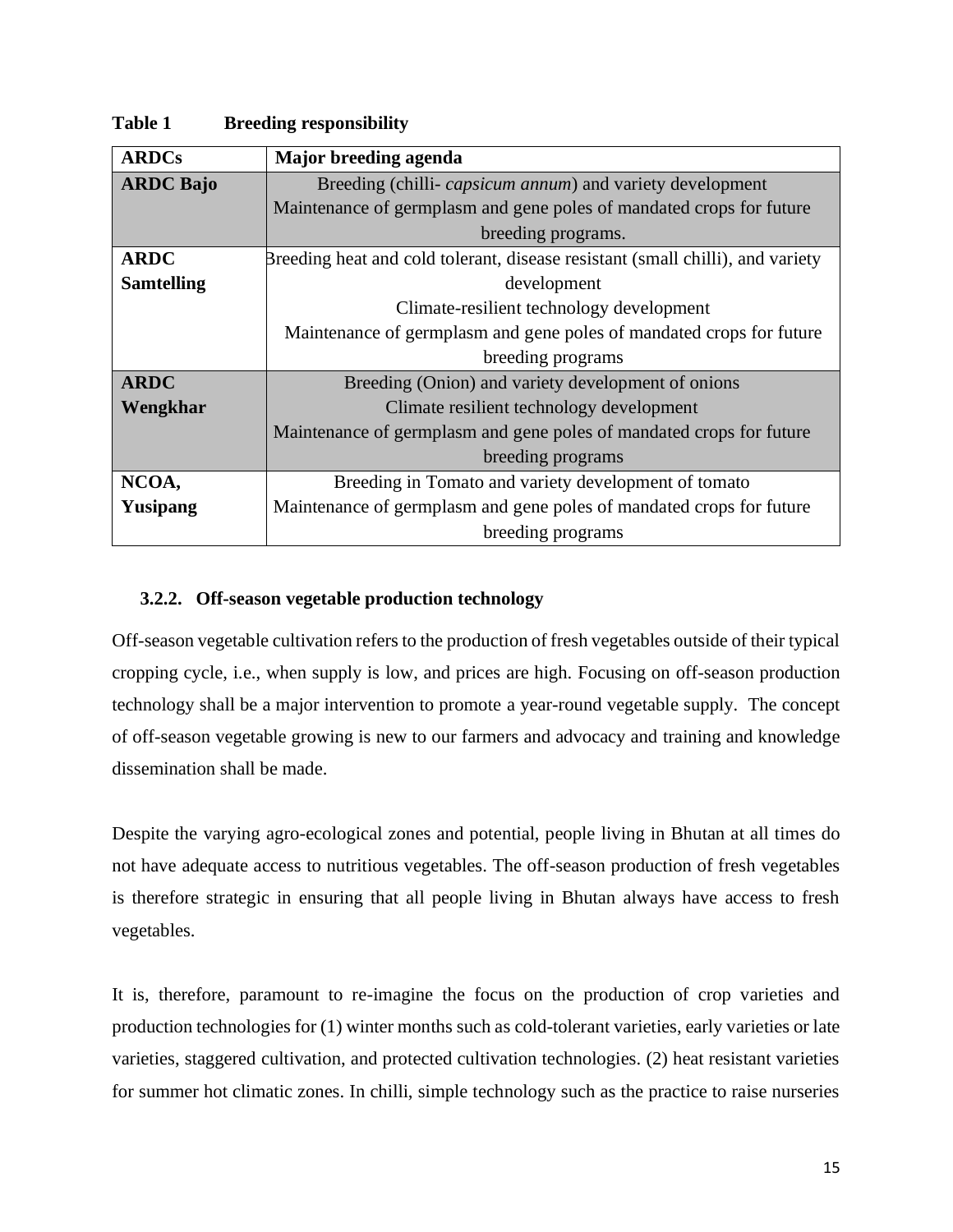by farmers in the high-altitude areas for cultivation in low-altitude farms is currently under evaluation. Technologies on off-season production need to be packed and disseminated. Off-season vegetable technology, amongst others, include:

**1. Taking advantage of the prevailing, diverse agro-climatic conditions in Bhutan:** Bhutan is gifted with diverse agro-climatic conditions. In these varying agro-climatic conditions, the 13 vegetables can be cultivated and produced marketed during the on-and off-seasons. In southern Bhutan, it is feasible to cultivate almost all kinds of vegetables. These can be marketed to other areas in the west and temperate region, e.g., vegetables produced in Samtse, Chhukha could meet the demand in e.g., Thimphu, Paro Haa, northern Chhukha, Bumthang, Trongsa, during the winter months when there is scarce production in these locations.

A feasibility study on tapping the potentials of these different agro-ecological zones for vegetable production needs to be conducted. Mapping of these zones and production planning should be made. Yields from the production area should have a forecast system in place. Each ARDC with feasible crops and mandated crops should come up with the proposal. The activity can be conducted in collaboration with DAMC and FCBL.

- **2. Choosing improved varieties:** The use of hybrids which produce early, medium, and late during the year is widely used in commercial off-season farming. The use of these varieties can supply vegetables year-round. Choosing the right variety for evaluation for off-season production should be undertaken by all the ARDCs.
- **3. Adjusting planting time:** Vegetables can be transplanted or sown about two months early for early production than the normal season. Technology on planting time should be produced. A calendar of the practices should be prepared and disseminated.
- **4. Making plastic tunnels, poly houses, and permanent glasshouses to provide a controlled environment:** The use of controlled conditions can produce crops early or late. Research on the technology shall be conducted and production practices shall be packaged and disseminated.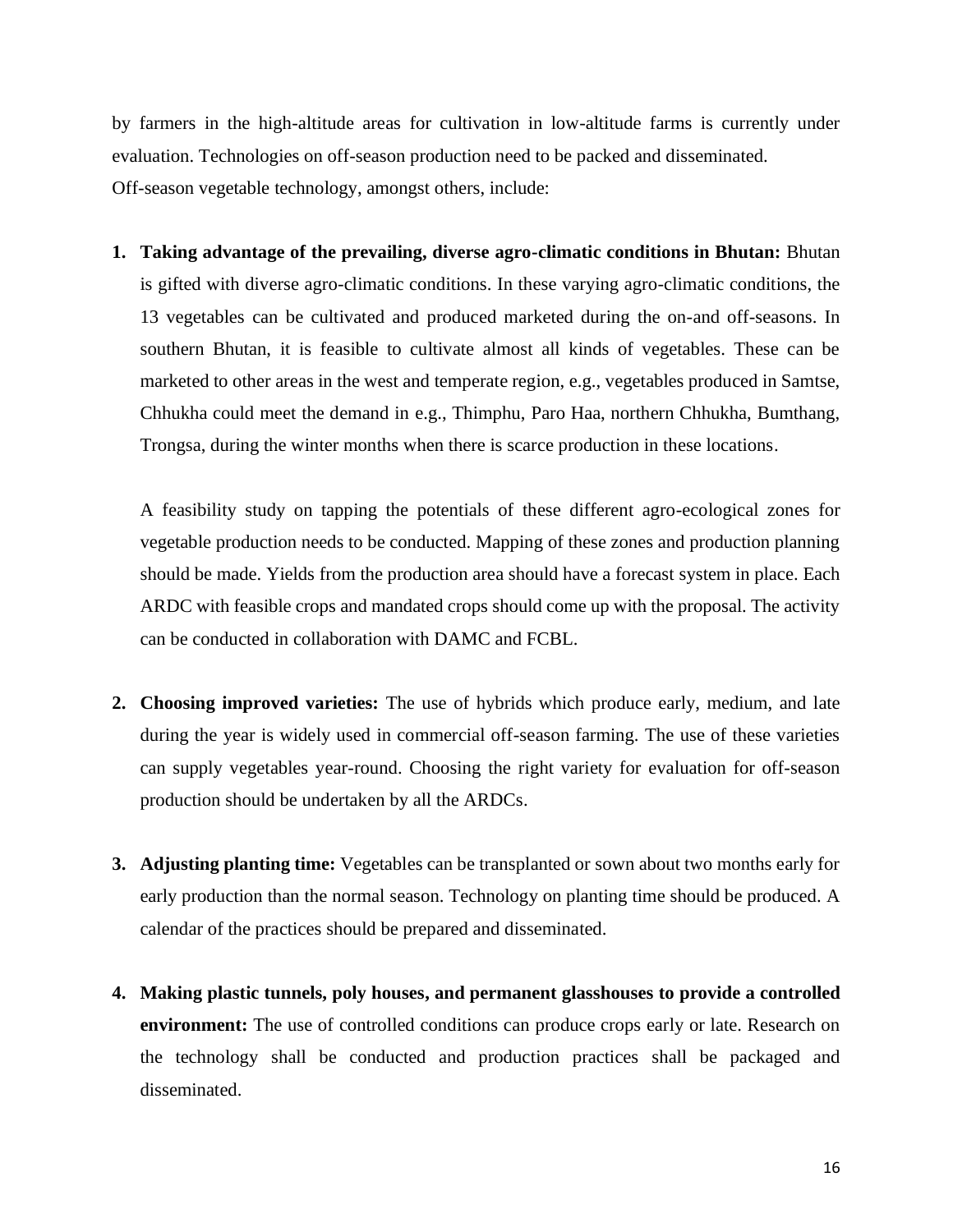# <span id="page-18-0"></span>**3.3.Evaluation of germplasm and varietal improvement**

### <span id="page-18-1"></span>**3.3.1. Evaluation of climate, pest, and disease resilient varieties**

Development of climate-resilient varieties such as cold and heat tolerant, pest and disease resistance need to be focused on.

The ARDCs will focus on germplasm collection and evaluation of climate-resilient tomato, chilli, and onion varieties.

- Procure/introduce seeds and a package of practices of composites from AVRDC gene banks and other seed companies/agencies.
- Perform evaluation trials of the composite seeds for 2-3 years.
- If found to be promising in the Research Centers, recommend the release of the seeds.
- Multiply a sufficient quantity of breeder's seeds for further multiplication by the NSC as well as maintenance of breeder's seeds at the Research Centers by the releasing Research Center.

# <span id="page-18-2"></span>**3.3.2. Varietal improvement of traditional varieties**

With the introduction of improved varieties and hybrids, vegetable production in the country has substantially increased over time. However, it is felt that the wealth of landraces/traditional varieties are gradually disappearing despite possessing rich crop genetic resources, both wild and domestic, in diverse ecosystems and agro-ecological zones of the country that has significance at regional and global levels. Traditional varieties or landraces are more genetically diverse than modern varieties and will serve as the sources of development of resilient crop varieties to cope with the negative impacts of climate change. Capitalizing on the available crop genetic resources, utilizing farmers' indigenous knowledge on these traditional varieties or landraces and backed up by modern scientific technologies can serve as natural insurance against the impending impacts of global climate change on agriculture and food security.

- Identification of potential indigenous vegetables.
- Collection of seeds of indigenous vegetables.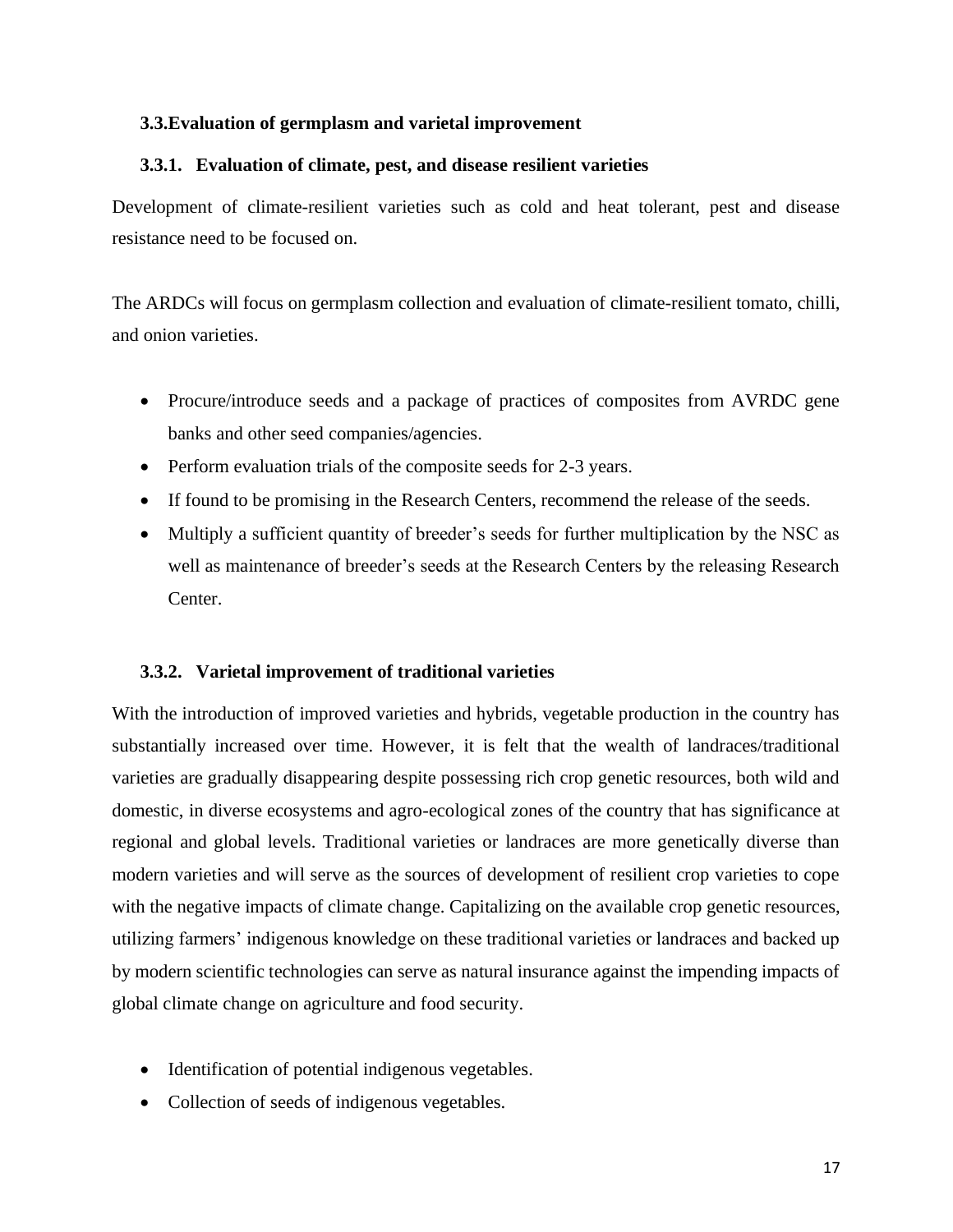- Purification and selection of the best seeds of the cross-pollinated crops.
- Conduct research/explore stress-tolerant climate-resilient vegetables.
- Evaluation trial and propose for release if found potential.
- Proper documentation of the seeds of indigenous varieties.
- Maintenance of breeder's seeds (annually)
- Establishment of Seed Repository.
- Promotion of the selected seeds through appropriate management practices (follow organic practices).

### <span id="page-19-0"></span>**3.4.Development of production systems**

Bhutan has been experiencing the impact of climate change with extreme weather patterns such as droughts, floods, rise in temperature, and precipitation affecting the production of vegetables. Adaptation to the impacts of climate change through the development of climate-resilient crops and crop varieties and climate-smart technologies need to be undertaken. Research must assess the adaptation, yield, and quality of existing or new vegetable cultivars and allied crops identified as having market potential. Investigate future production variability and risk of crop failure using modeling approaches. Development of production systems and crops that provide resilience to changing climate and economic conditions are crucial.

The four ARDCs, when conducting research and development on the three national priority crops and the other crops listed in each of the eight categories, shall ensure to factor in the influences of climate change and develop climate-resilient technologies.

The emphasis, amongst others, shall be on the development of production systems that address the following areas:

#### <span id="page-19-1"></span>**3.4.1. Water management**

Improved water use efficiency through precision farming methods, digitization, water conservation, and excess water harvesting shall be the key criteria. The ARDCs shall explore vegetable production technologies on efficient water management technologies, such as drip,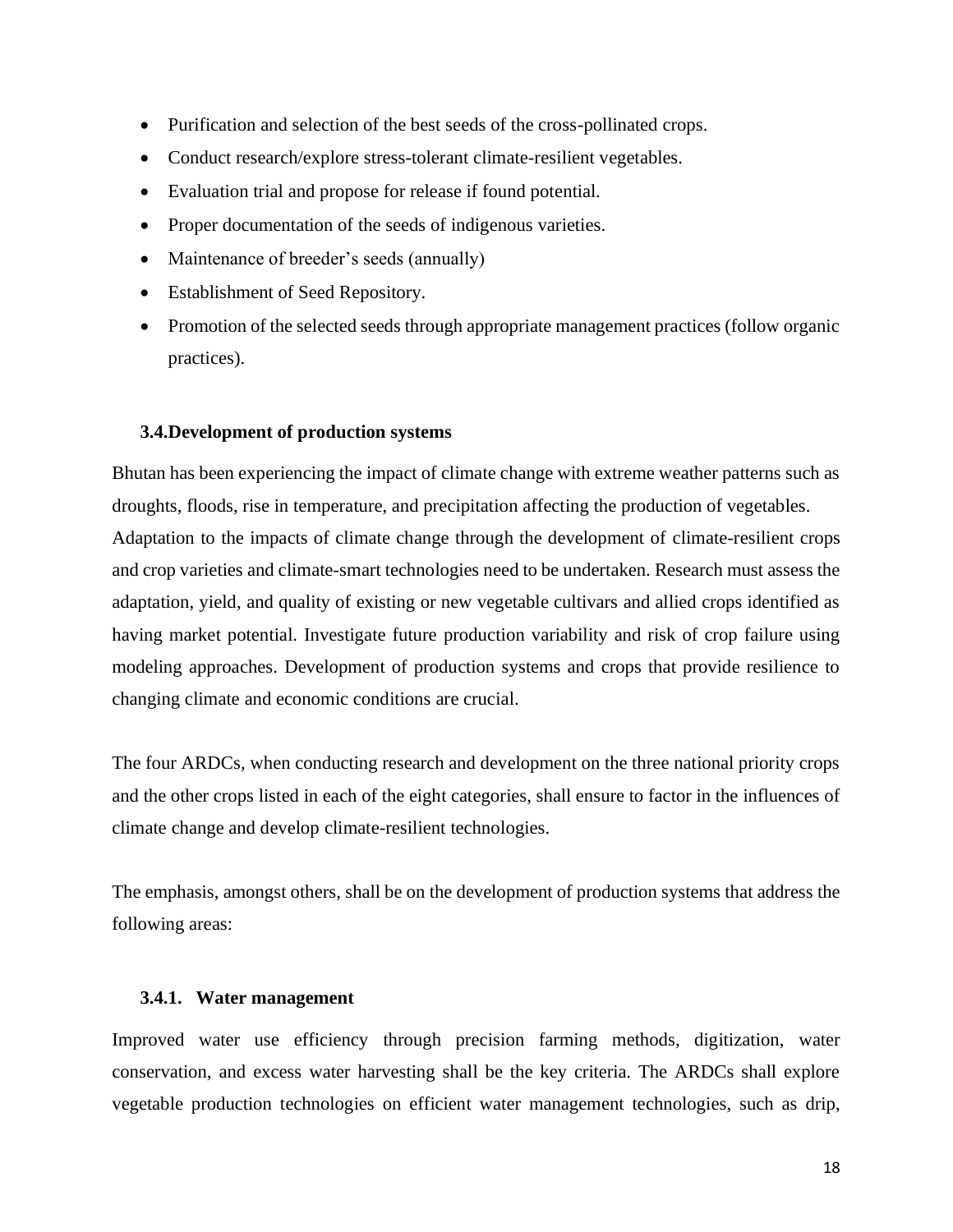sprinklers, or other effective methods; develop improved crop and water management practices, like mulching with crop residues, plastic mulches, and explore potentials for excess water harvesting. Every research activity on the three national priority crops and/or the other crops in the eight categories shall include water management as one of the research areas.

#### <span id="page-20-0"></span>**3.4.2. Improved nursery raising techniques and management of prioritized crops**

Initiate or refine and document research on the improved nursery raising techniques using different types of locally available media like leaf mold, organic manures and soil amendments, sand, and soil in different proportions. Best nursery production practices shall be studied, and practices shall be developed. Dissemination of the technology shall be made available to the end-users in the fastest possible time. Adaptive research and innovation on mechanized nursery raising and transplanting techniques will be explored for major vegetable species such as chilli, and onion initially.

### <span id="page-20-1"></span>**3.4.3. Management of crops under protected cultivation at different altitude**

Conduct research on the suitability of different protective structures like greenhouses, net houses, hothouses, shade houses, lath houses, etc. at different altitudes focusing on off-season production. ARDCs shall also explore and research low-cost poly houses, polytunnels, and rain shelters using locally available materials for local adaptation. ARDCs will also refine the existing production technologies on protected cultivation, develop a package of practice to farm situations. The management of smart irrigation technologies and temperature inside the protected cultivation structures are crucial.

| <b>Table 2</b> | <b>Example of research areas</b> |
|----------------|----------------------------------|
|----------------|----------------------------------|

| <b>SN</b> Activities                                                    | <b>ARDCs</b> |  |  |
|-------------------------------------------------------------------------|--------------|--|--|
| Comparative studies of different protected structure for NCOA, Yusipang |              |  |  |
| tomato production                                                       |              |  |  |
| Development of package of practice for tomato NCOA, Yusipang            |              |  |  |
| production under protected cultivation systems                          |              |  |  |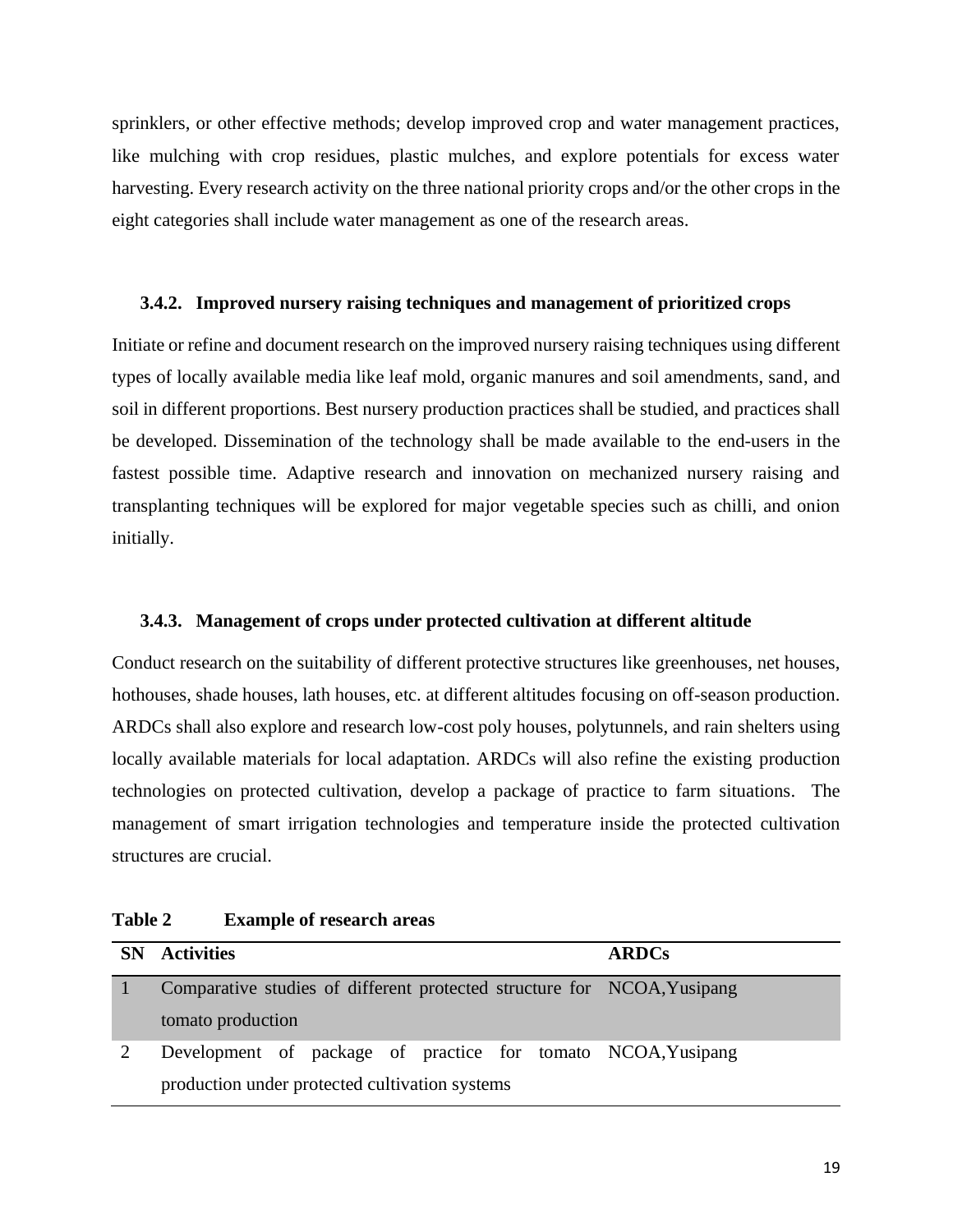|                | Off season (year-round vegetable) production under ARDC                | Bajo,<br><b>ARDC</b>           |
|----------------|------------------------------------------------------------------------|--------------------------------|
|                | protected structure                                                    | Samtenling,<br>ARDC            |
|                |                                                                        | <b>NCOA</b><br>Wengkhar<br>and |
|                |                                                                        | Yusipang                       |
| $\overline{5}$ | Development of package of practice for chilli production ARDC Bajo     | ARDC<br>and                    |
|                | under protected cultivation systems                                    | Samtenling                     |
| 6              | Study of onion nursery production in protected structure ARDC Wengkhar |                                |
|                | and mechanization for commercial onion production                      |                                |

# <span id="page-21-0"></span>**3.4.4. Soil fertility improvement**

Explore research options on improved soil fertility management for various farming systemsintegrated, conventional and organic for chilli, tomato, and onions. Production practices, crop rotation, and integrated farming with the use of legumes need to be explored. Package best option of crop rotation and soil fertility management for these crops.

### <span id="page-21-1"></span>**3.4.5. Plant protection**

Conduct research on the bio-pesticides and bio-control agents and other cultural practices and their efficacy for major pests and diseases of key crops in different cropping systems.

### **Suggested research topics**

- Evaluation of blight resistant varieties of solanaceous crops (chilli and tomato).
- Evaluation of bio-fungicides for tomato and chilli blight control.
- Clubroot management of brassica.
- Improved nursery management technology on disease control

The major pests & diseases that have threatened vegetable development are clubroot for Cole crops, Fusarium wilt for tomato &chilli, Phytophthora blight in chilli, and fruit borer in Solanaceous vegetables. Therefore, major research efforts are needed to develop productive and sustainable IPM techniques for the aforementioned major pests and diseases. More research focus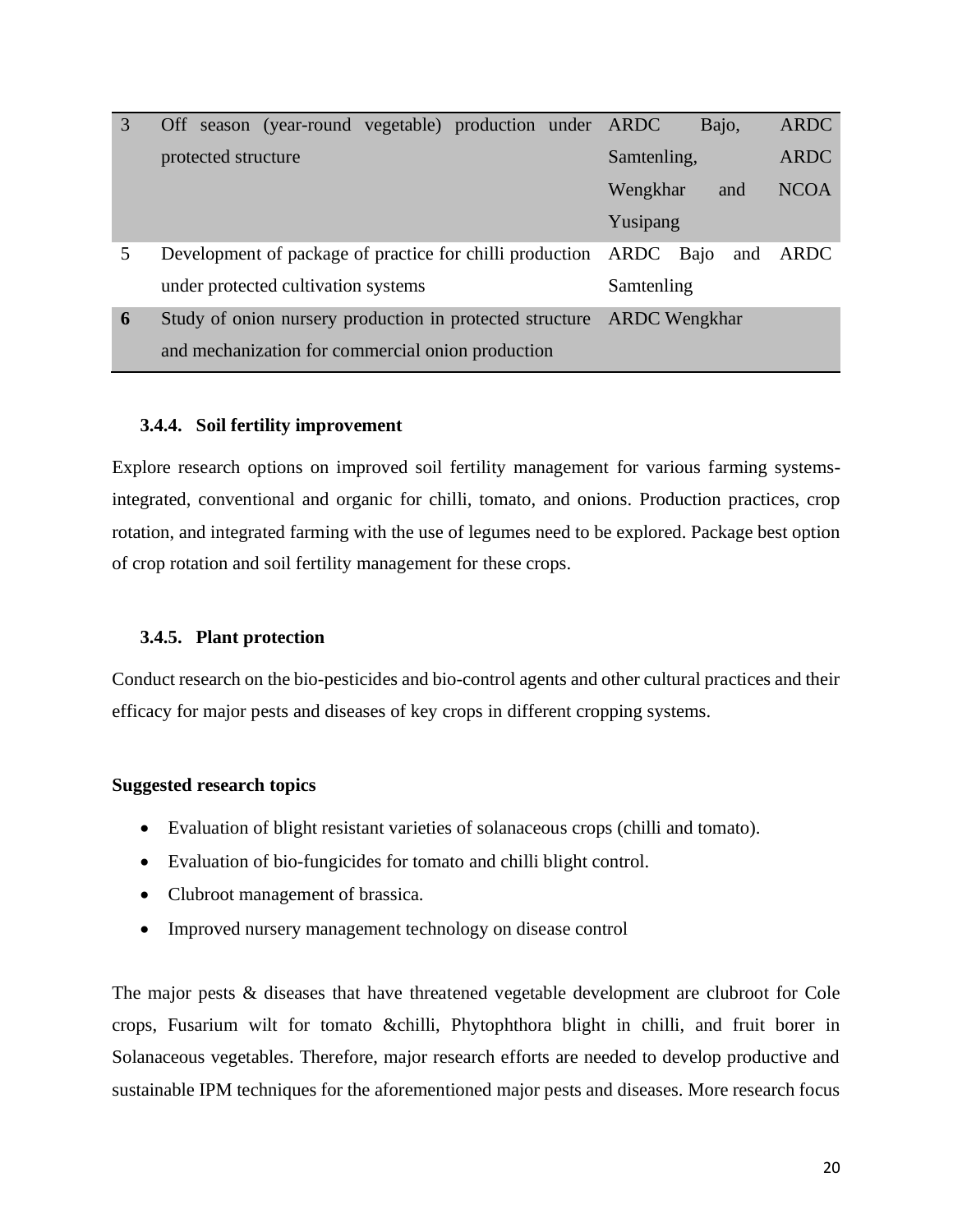is to be given in developing pest and disease resistant/tolerant varieties and the development of new biological control measures.

#### <span id="page-22-0"></span>**3.4.6. Weed management**

Research on organic mulching techniques using the locally available mulch materials and their effectiveness should be adopted. In addition to mulching, the development of mechanical weeders should be given a priority to reduce labour, costs and to minimize the usage of weedicides.

#### <span id="page-22-1"></span>**3.4.7. Organic research and technologies**

Organic agriculture provides a global promise of a future for which food and other farm products are produced in locally ecologically sound sustainable and fair manners. It provides an enabling agriculture system that provides resilience to climate and is the preferred land-use system in rural farming communities. Research on organic vegetable production should focus on the conservation of our landraces and their utilization and breeding for organic conditions. Each ARDC shall lead in variety development of indigenous and traditional varieties through collection, evaluation and selection process. Other priority areas include closing yield gaps through improved soil fertility management and plant protection while improving the resilience and stability of farms in organic farming.

#### <span id="page-22-2"></span>**3.5.Use of hybrids**

The National Seed Centre, Paro produces open-pollinated seeds of vegetables. These include vegetable seeds of peas, beans, beetroot, radish, mustard greens, lettuces, tomatoes, brinjal, chilli, cucumber, pumpkin, etc. However, the quantity produced doesn't meet the internal demand which is met through the imports of hybrid seeds.

#### <span id="page-22-3"></span>**3.5.1. Fast-track evaluation of imported hybrid seeds**

Hybrid seeds being proven and bred for superior traits don't have to go through the usual and timeconsuming process of varietal evaluation. This will only mean wasting our time on testing something which is already proven to be performing well. However, rapid testing for a season or two if necessary is recommended for hybrids for their adaptive ability and suitability in a particular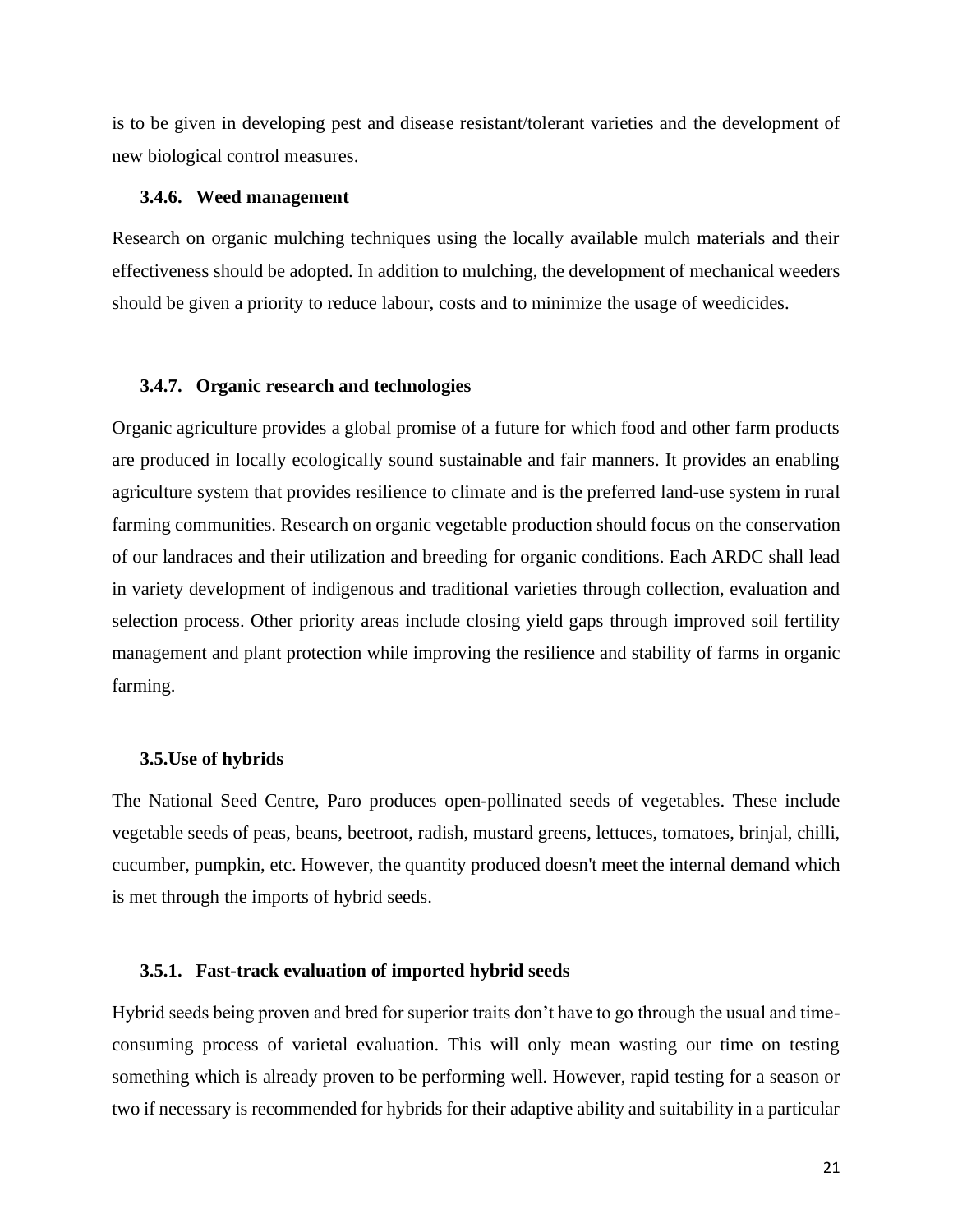agro-ecology before recommending them to any grower. The procedure for fast-track evaluation is as follows:

- Any importing agency including the NSC should provide seed samples to the Research Center for initial evaluation. NCOA will facilitate the permit and distribute seeds for evaluation as per the mandate of the centers.
- The Research Center shall evaluate the hybrid seeds for one season or two to verify their suitability and potential, if necessary.
- Based on the performance of the seed, or if found suitable and potential, then the particular hybrid shall be recommended for release.

### **3.6.Development of hybrids**

Bhutan imports a substantial number and quantities of hybrids of various vegetable species. However as of now, there is not a single one that has been bred in country. Besides promoting our local varieties, it is equally important to develop a few high yielding and disease resistant hybrids of our own for species such as for tomato, chilli and onion. The respective mandated centres should initiate breeding studies and development of hybrids and target to develop at least one of each in the next five years.

#### <span id="page-23-0"></span>**3.7.Realignment and coordination of vegetable research and development**

### <span id="page-23-1"></span>**3.7.1. National coordination**

NCOA-Yusipang shall be responsible for the overall coordination and planning of research activities of the ARDCs about the national requirements. The National Vegetable Coordinator based at the NCOA, Yusipang shall be responsible to coordinate consultations with the Chiefs of the Department of Agriculture, DAOs, and the Program Directors of the ARDCs. This shall be executed during the Agriculture Research Coordination Meetings. Based on the outcome of the consultations, activities shall be planned and allotted to the ARDCS and Central agencies by ARED focal for vegetables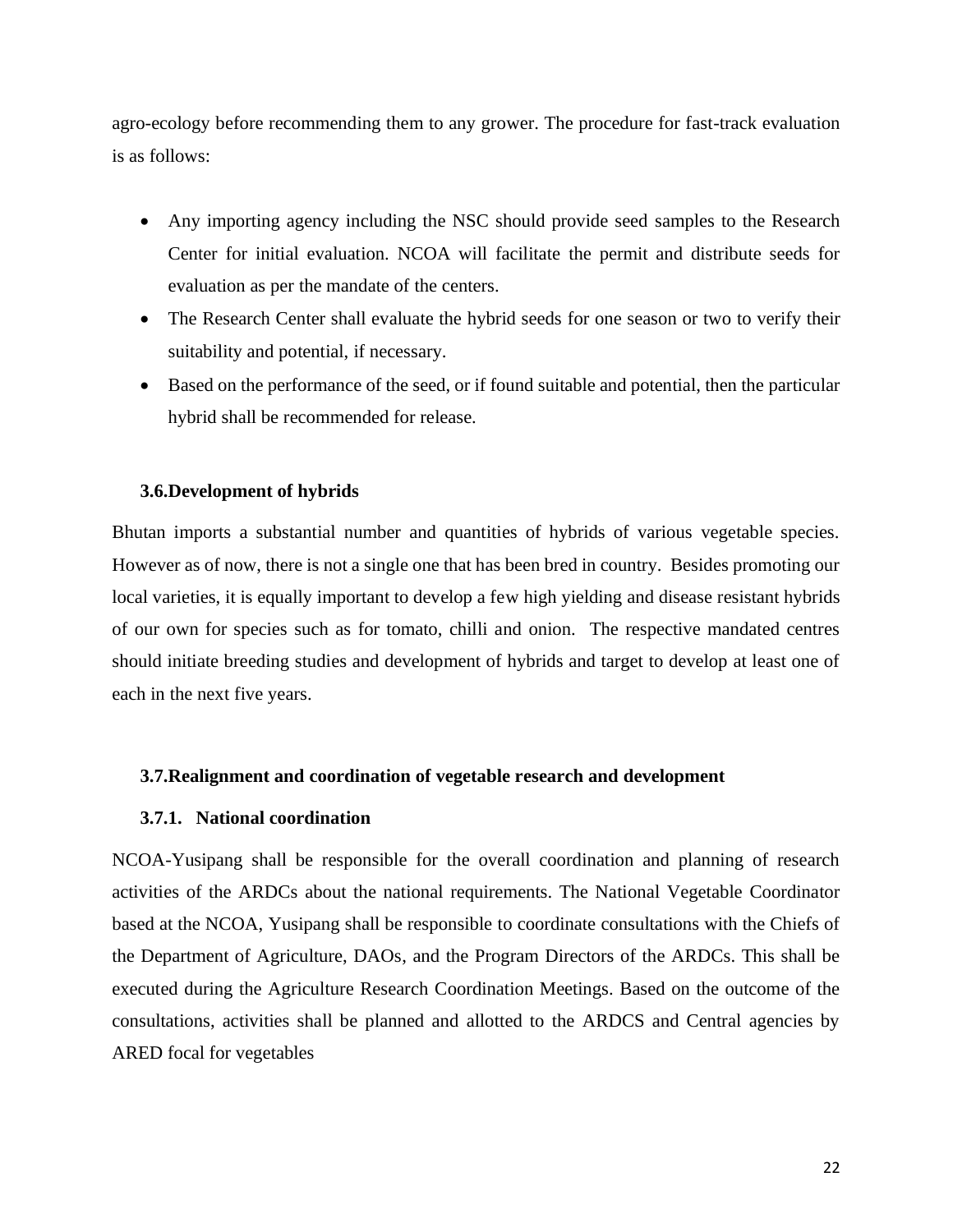# <span id="page-24-0"></span>**3.7.2. Regional coordination**

ARDCs shall be streamlined and realigned to conduct research on focused crops for strengthening research systems in the country by the organization of vegetable research.

# **The objectives of streamlining are:**

- Streamline research on vegetables with existing human resources and improve on the collective efforts to enhance vegetable production and productivity thereby contributing to the emerging needs.
- Build up teamwork to bring the vegetable industry to the forefront of food security.
- Bring common understanding and formalization so that at the end of the day, Research Centers can focus and generate appropriate technologies.
- To set regional research coordination and agenda, keeping in the crops' priority for vegetable R&D given to the respective ARDCs in collaboration with their respective vegetable researchers and through RRPW and ARCM. Each ARDC has the mandate to coordinate and lead in conducting Research and Development in two groups of vegetables from the listed groups considering the agro-ecological suitability.

# **The objectives for realigning coordination are:**

- To enhance the whole research process and inculcate a sense of ownership among each RDCs and researchers.
- Broaden researchers' expertise on specific crops thereby enabling professionalism in their career path.
- Build a team of professionals covering a wide range of vegetables in the long run.
- Ownership of the gene poles of the allocated vegetables.
- Terms of Reference of ARDCs for regional coordination mandates
- Overall authority over their designated vegetable groups in terms of research strategies, planning, and research coordination at the national level.
- Coordinate research and development among the RDCs for the assigned crop species following any farming systems.
- Maintain research and extension information in relation to their mandated crops.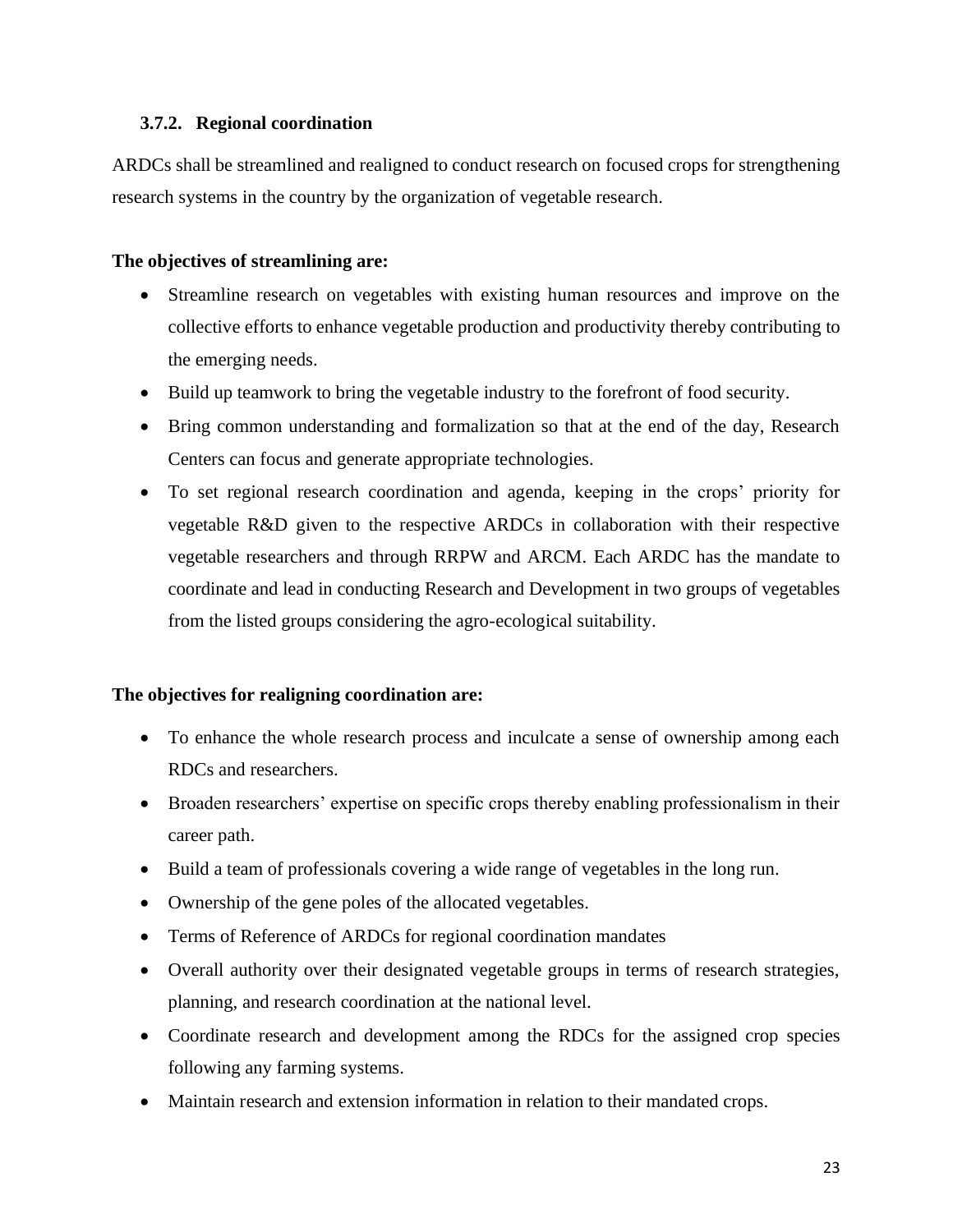• Establish and maintain regional and international linkages on their mandates.

# <span id="page-25-0"></span>**3.7.3. Marketing and value-chain**

The Research and Development needs for marketing and value chain-based research will be proposed by the respective Departments through the Program Directors and Program Coordinators or through ARCM.

Based on the recommendations of the COVID lessons learned, some of the research needs that should be taken up for enhancing the marketing of vegetable produce are:

- Identification of proper markets for vegetable produce through market research and intelligence, relay market demand to producers, and establish a link between the market and growers.
- Initiate market-based programs on the mandatory crops with the community (Based ondemand information from the market) supported by ARDCs.
- These activities need to be taken up with the assistance of the DAMC

# <span id="page-25-1"></span>**3.8.POSTHARVEST AND VALUE ADDITION**

Poor post-harvest and marketing practices (lack of grading, improper packing, in appropriate packaging materials, improper stacking) are common issues. The Research and Development needs for postharvest and value addition shall be proposed by the respective Departments through the Program Directors and Program Coordinators through ARCM. ARDCs will collaborate. Some suggested topics are;

- a. Explore crop harvesting technologies,
- b. Improve grading, packaging, transportation, and marketing,
- c. Enhance the role of vendors, youth, and farmer groups in marketing,
- d. Introduce low-cost cool chambers in different locations for storage,
- e. Enhance value addition through inter alia up-scaling of preservation, drying, and pickling techniques and processing (NPHC),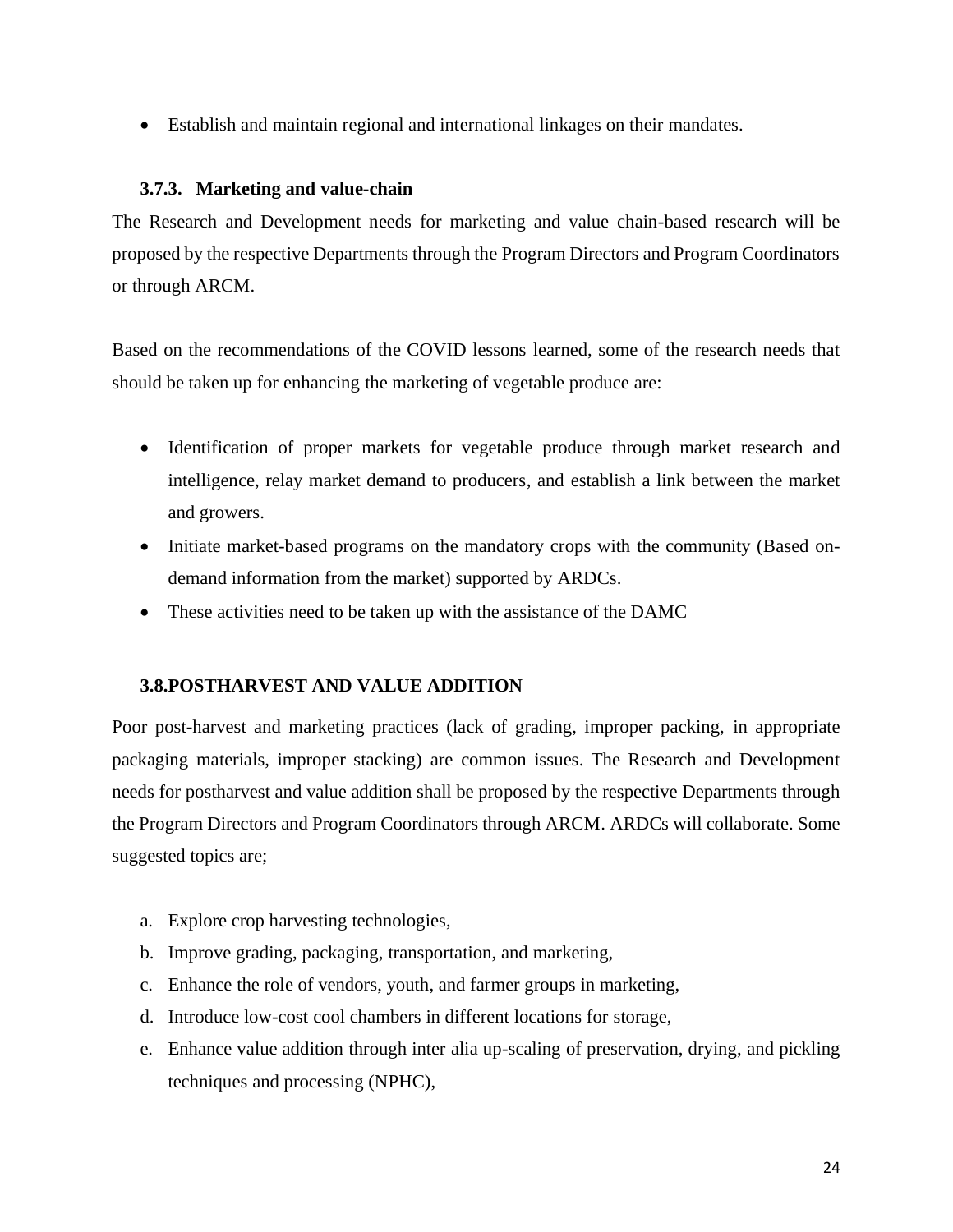- f. Explore and research post-harvest handling, processing, value addition, and packaging,
- g. Conduct market research on availability, pricing, and marketing mechanisms for the domestic market.

### <span id="page-26-0"></span>**3.9.IMPROVING THE QUALITY OF SEED PRODUCTION**

The issue of poor quality of seeds and their unavailability on time has been a major constraint faced by the farmers. Therefore, there is a need to carry out extensive research and development on seed production.

#### <span id="page-26-1"></span>**3.9.1. Seed production, maintenance, and technologies**

The National Seed Centre shall develop guidelines/packages of practices on seed production of vegetables. NSC will also focus on dissemination of technologies on seed production to the farmers, registered seed growers, and other NGOs or private entrepreneurs while the ARDCs will maintain breeders seed of the released varieties (categorized by name of the crops).

In addition, review of all germplasm with ARDCs shall be made. Prioritized and put them under systematic evaluation systems if necessary.

## <span id="page-26-2"></span>**3.10. HYDROPONIC RESEARCH**

In order to come up with various options to make farming attractive and efficient particularly for the youth and urban dwellers, farming methods such as hydroponics need to be studied and adapted to suit our own needs. NCOA, Yusipang shall lead and coordinate overall research on hydroponics in close collaboration with other centers. The prioritized tomato and chilli crops will be tried under hydroponics by all ARDCs and come up with appropriate production technologies for adoption by farmers. The national Hydroponics research strategy will need to be referred to while working on production under hydroponics

### <span id="page-26-3"></span>**3.11. CAPACITY DEVELOPMENT**

Research capacity development is felt to be of utmost importance. Researchers shall be oriented to build research capacity and shall focus on: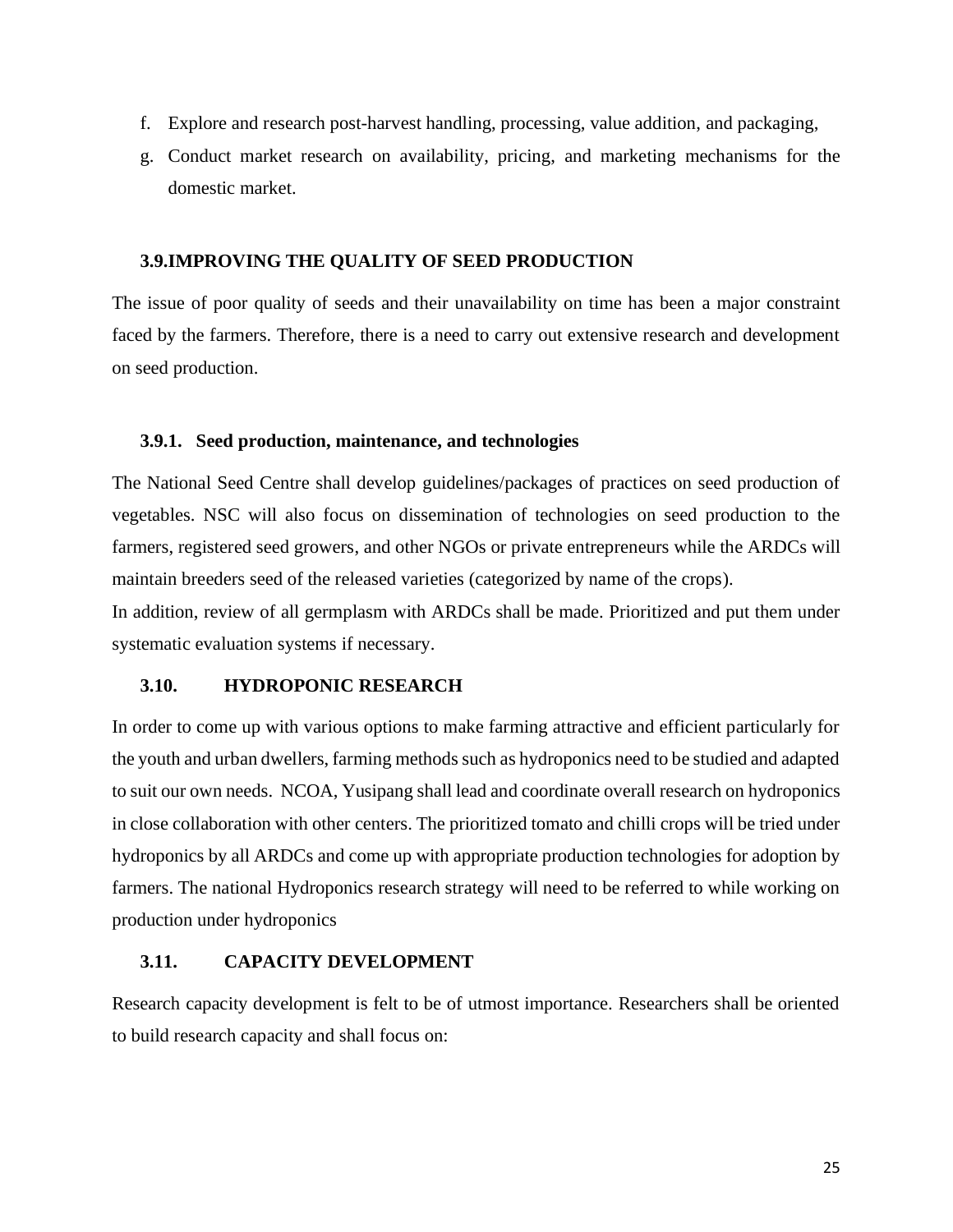- Research methodologies, field experiments, data collection standards and methods, analysis and interpretation, software usage, report and paper writings and proposals, and protocols preparations.
- Capacity development of researchers on technology development such as breeding and variety development and production technology shall be given priority.

# <span id="page-27-0"></span>**3.12. TECHNOLOGY DISSEMINATION**

The research and development front has often been criticized for poor technology availability and adoption when it comes to the farmer's field. ARDCs shall initiate a process of vegetable production technology dissemination through field demonstrations and information technology (IT/digitization). Each ARDC shall be responsible to develop information and package of practices on their mandated crops.

### <span id="page-27-1"></span>**3.13. INTERNATIONAL LINKAGES**

The coordinating center, NCOA will explore international linkages with allied international research centers for future research and collaborations. World Vegetable Centre (WVC), Asian Vegetable Research and Development Centre (AVRDC), SAARC SAC, and ICAR-Indian Institution of Vegetable Research and another allied research institute. The coordinating center will further deliberate to other ARDCs with the mandated crops for further collaboration.

#### <span id="page-27-2"></span>**4. CONCLUSION**

With this strategy in place, it is expected that the research and development on vegetables in Bhutan will be streamlined. Crop development and promotion through focused research and intervention outcomes to benefit our farming community is achieved. Vegetable farming is genderfriendly and is expected to benefit women farmers while increasing household income. It is expected to boost commercial farming in our drive and contribution to vegetable self-sufficiency. It is also expected to attract farming to the youth and address unemployment. The technology development and adaptation against the impacts of climate change on farming will benefit the rural community ensuring food security, nutrition, and income in the long run